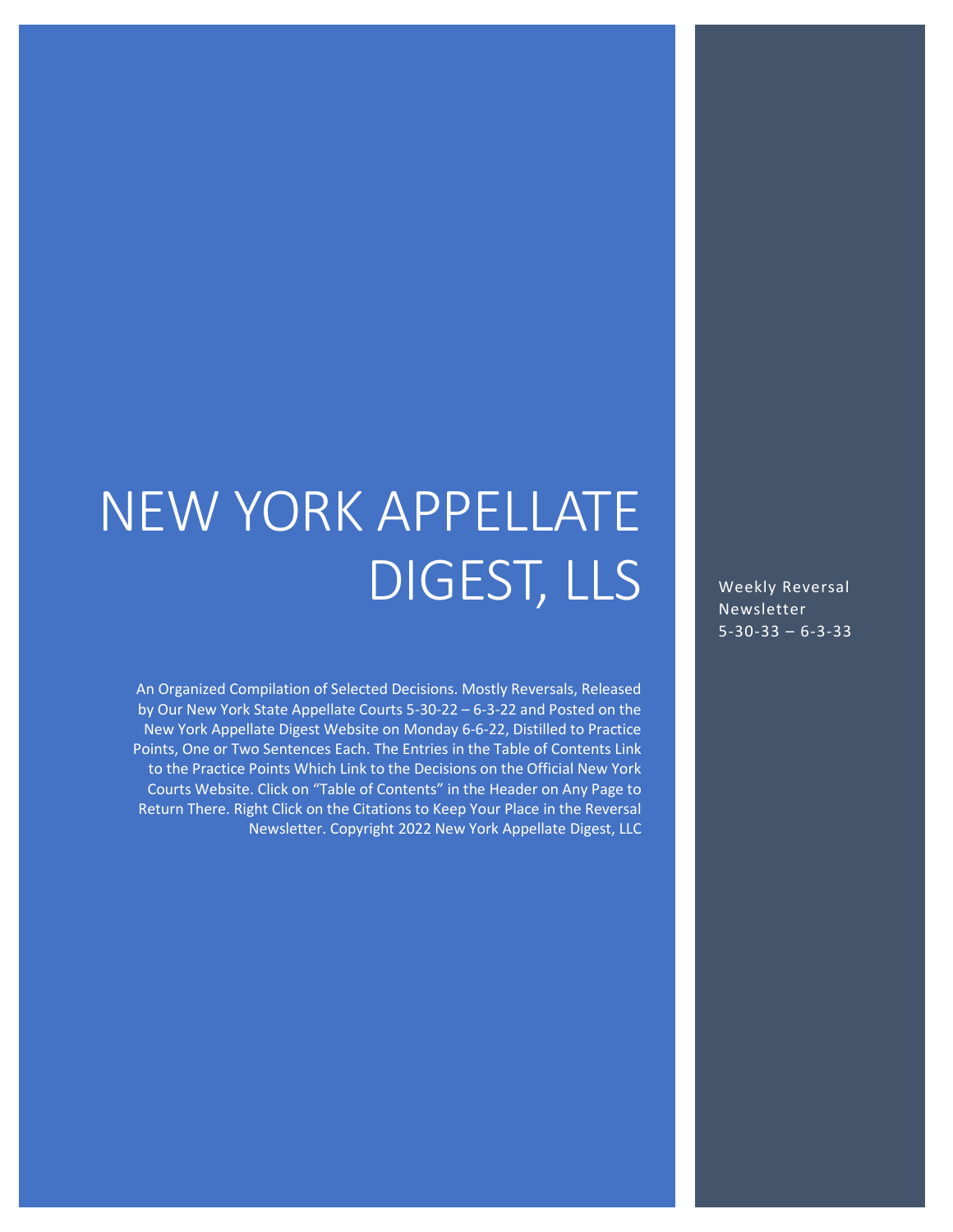# <span id="page-1-0"></span>**Contents**

| PLAINTIFF, A TEXAS RESIDENT WHO WAS A FLIGHT ATTENDANT FOR 30 YEARS WITH MONTHLY STAY-<br>OVERS IN NEW YORK, DEMONSTRATED NEW YORK HAD LONG-ARM JURISDICTION OVER THE NEW<br>JERSEY COMPANY WHICH MANUFACTURED AND DISTRIBUTED TALCUM POWDER PLAINTIFF USED; THE<br>TALCUM POWDER ALLEGEDLY CAUSED PLAINTIFF'S MESOTHELIOMA (FIRST DEPT).  6 |
|----------------------------------------------------------------------------------------------------------------------------------------------------------------------------------------------------------------------------------------------------------------------------------------------------------------------------------------------|
|                                                                                                                                                                                                                                                                                                                                              |
| HERE THE DOCTRINE OF RES JUDICATA PRECLUDED PLAINTIFF'S FRAUDULENT CONVEYANCE ACTION;<br>THE CAUSE OF ACTION COULD HAVE BEEN RAISED IN THE PRIOR ACTION WHICH WAS DISMISSED (FIRST                                                                                                                                                           |
|                                                                                                                                                                                                                                                                                                                                              |
| PLAINTIFF'S CLAIM FOR PUNITIVE DAMAGES IN THIS BREACH OF AN INSURANCE CONTRACT ACTION                                                                                                                                                                                                                                                        |
| CIVIL PROCEDURE, EXPERT DISCLOSURE, TREATING PHYSICIAN, THIRD DEPARTMENT'S UNIQUE                                                                                                                                                                                                                                                            |
| CLAIMANT'S ATTORNEY WAS NOT AWARE OF THE THIRD DEPARTMENT'S UNIQUE REQUIREMENT OF<br>FULL EXPERT-WITNESS DISCLOSURE FOR A TREATING PHYSICIAN; THAT WAS AN ADEQUATE EXCUSE FOR                                                                                                                                                                |
| CIVIL PROCEDURE, LIMITED LIABILITY COMPANY LAW, REAL PROPERTY LAW, DEFAULT, LIS PENDENS 8                                                                                                                                                                                                                                                    |
| THE LLC'S FAILURE TO CHANGE THE ADDRESS ON FILE WITH THE SECRETARY OF STATE IS NOT A<br>SUFFICIENT EXCUSE FOR A DEFAULT; PARTIES TO WHICH THE SUBJECT PROPERTY WAS TRANSFERRED<br>AFTER THE LIS PENDENS WAS FILED ARE NOT NECESSARY PARTIES BECAUSE THEY ARE BOUND BY THE                                                                    |
|                                                                                                                                                                                                                                                                                                                                              |
| PLAINTIFF WAS SEEKING THE PROCEEDS OF A JOINT VENTURE, WHICH, UNDER PARTNERSHIP LAW,<br>INVOLVES PERSONAL PROPERTY, NOT REAL PROPERTY; PLAINTIFF HAD NO INTEREST IN THE REAL<br>PROPERTY WHICH WAS TO BE USED AS AN INN OPERATED AS A JOINT VENTURE; THERFORE THE LIS                                                                        |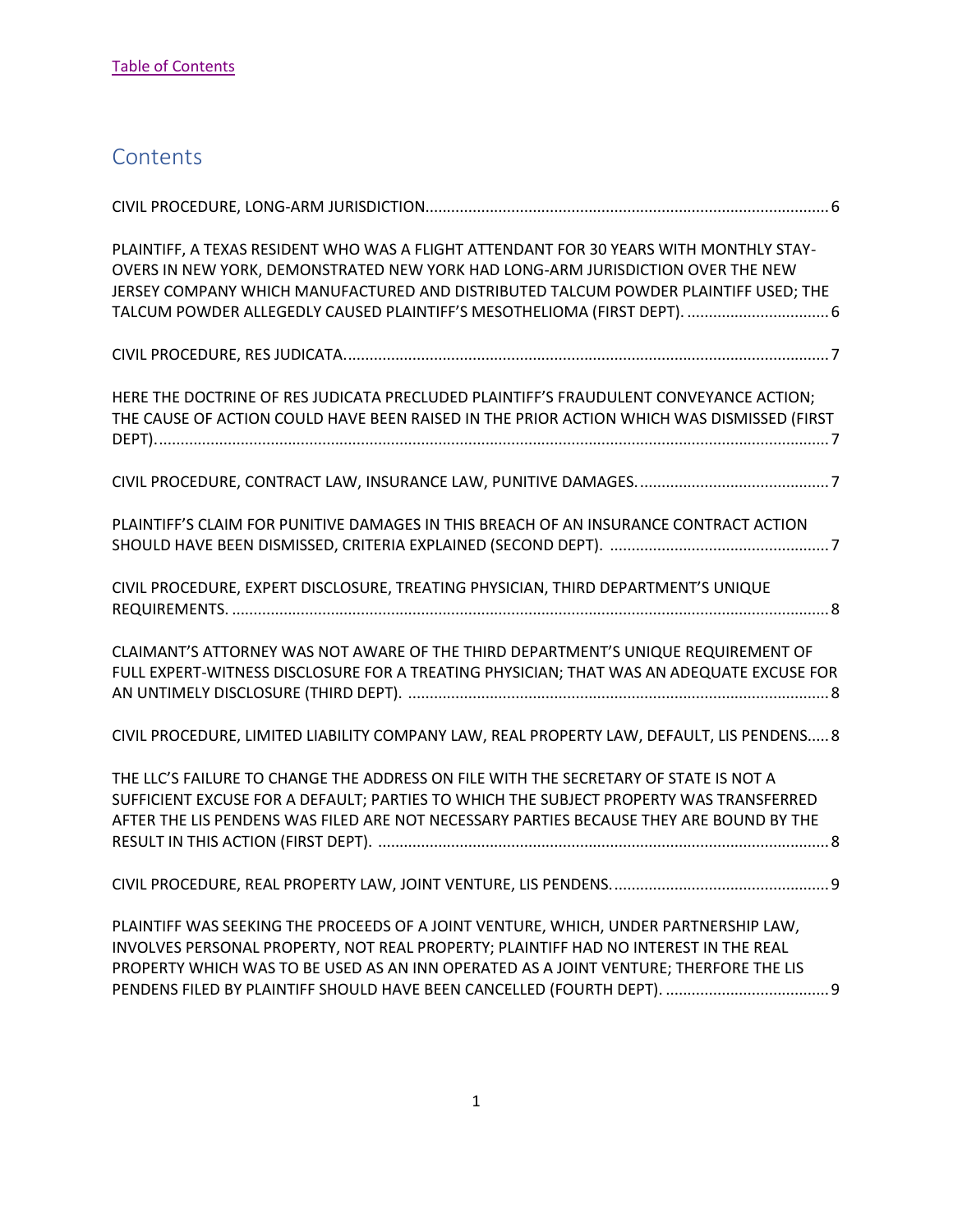| CONSTITUTIONAL LAW, LOBBYING ACT, GRASSROOTS LOBBYING, CHILD VICTIMS ACT 9                                                                                                                                                                                                                                                                              |
|---------------------------------------------------------------------------------------------------------------------------------------------------------------------------------------------------------------------------------------------------------------------------------------------------------------------------------------------------------|
| PLAINTIFFS' ACTION ALLEGING THE LOBBYING ACT IS UNCONSTITUTIONAL AS APPLIED TO THEM<br>SHOULD HAVE BEEN ALLOWED TO PROCEED; PLAINTIFFS ENGAGED IN "GRASSROOTS LOBBYING" IN                                                                                                                                                                              |
|                                                                                                                                                                                                                                                                                                                                                         |
| THERE WAS NO EVIDENCE DEFENDANT SHARED THE ATTACKERS' INTENT TO ROB THE VICTIM;<br>DEFENDANT'S ROBBERY CONVICTIONS UNDER AN ACCOMPLICE-LIABILITY THEORY REVERSED (THIRD                                                                                                                                                                                 |
|                                                                                                                                                                                                                                                                                                                                                         |
| THE PLEA COLLOQUY IN WHICH DEFENDANT STATED HE CARED FOR THE THREE-YEAR-OLD VICTIM<br>NEGATED AN ESSENTIAL ELEMENT OF DEPRAVED INDIFFERENCE MURDER; PLEA VACATED (FOURTH                                                                                                                                                                                |
|                                                                                                                                                                                                                                                                                                                                                         |
| DEFENDANT PLED GUILTY TO ATTEMPTED GANG ASSAULT, WHICH IS A LEGAL IMPOSSIBILITY AT TRIAL;<br>DEFENDANT WAS ENTITLED TO A HEARING ON WHETHER HIS PLEA WAS RENDERED INVOLUNTARY BY<br>COUNSEL'S INACCURATE ADVICE ABOUT THE POSSIBILITY OF CONVICTION; MATTER REMITTED (FOURTH                                                                            |
|                                                                                                                                                                                                                                                                                                                                                         |
| DEFENSE COUNSEL WAS INEFFECTIVE FOR FAILURE TO INTERVIEW A POTENTIALLY EXCULPATORY<br>WITNESS; MOTION TO VACATE THE MURDER CONVICTION SHOULD HAVE BEEN GRANTED (FOURTH                                                                                                                                                                                  |
|                                                                                                                                                                                                                                                                                                                                                         |
| THERE WAS NO EVIDENCE LINKING DEFENDANT TO A BURGLARY EXCEPT A PARTIAL FINGERPRINT<br>FOUND AT THE SCENE WHICH ONLY MATCHED 15 TO 22.5% OF THE CHARACTERISTICS OF DEFENDANT'S<br>INKED PRINT; THE BURGLARY CONVICTION WAS AGAINST THE WEIGHT OF THE EVIDENCE (FOURTH                                                                                    |
|                                                                                                                                                                                                                                                                                                                                                         |
| THE PROOF DEFENDANT CONSTRUCTIVELY POSSESSED A FIREARM FOUND IN THE CEILING OF A HOUSE<br>WHERE DEFENDANT WAS A GUEST WAS LEGALLY INSUFFICIENT; DNA EVIDENCE MAY HAVE<br>DEMONSTRATED DEFENDANT POSSESSED THE FIREARM AT SOME POINT IN TIME, BUT IT DID NOT<br>DEMONSTRATE CONSTRUCTIVE POSSESSION AT THE TIME THE FIREARM WAS SEIZED (FOURTH DEPT). 12 |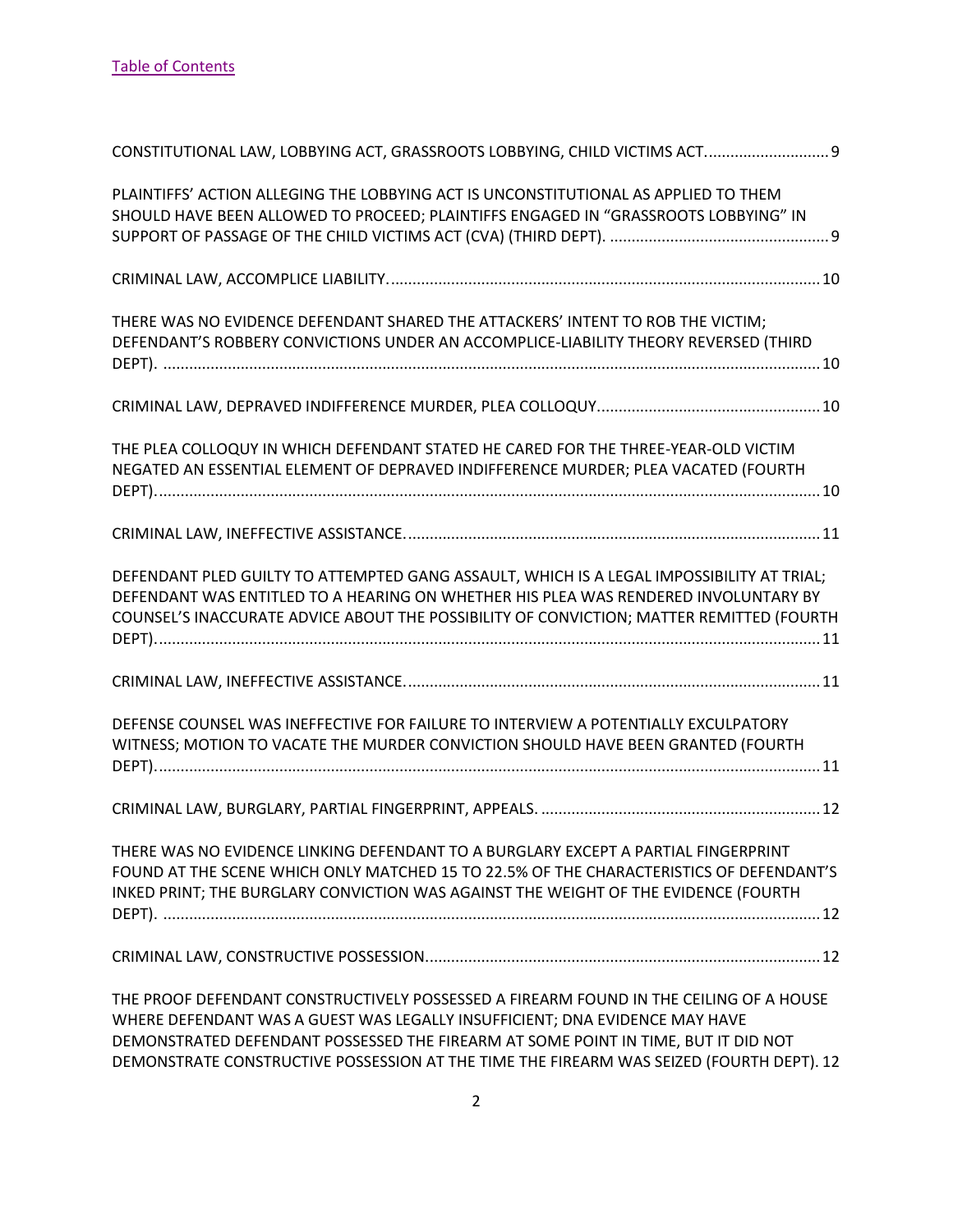| HARVEY WEINSTEIN'S CRIMINAL SEXUAL ACT AND RAPE CONVICTIONS AFFIRMED (FIRST DEPT).  13                                                                                                                                                                                                                                                  |
|-----------------------------------------------------------------------------------------------------------------------------------------------------------------------------------------------------------------------------------------------------------------------------------------------------------------------------------------|
|                                                                                                                                                                                                                                                                                                                                         |
| THE JUDGE'S LAW CLERK WAS THE DISTRICT ATTORNEY WHO PROSECUTED DEFENDANT; THE JUDGE<br>SHOULD NOT HAVE DECIDED DEFENDANT'S MOTION TO VACATE HIS CONVICTION (THIRD DEPT) 13                                                                                                                                                              |
| CRIMINAL LAW, JUDGES, JURY INSTRUCTIONS, JUSTIFICATION DEFENSE, APPEALS.  13                                                                                                                                                                                                                                                            |
| THE JURY WAS NOT INSTRUCTED TO STOP DELIBERATIONS IF IT FOUND THE JUSTIFICATION DEFENSE<br>APPLIED TO THE TOP COUNT (MURDER); DEFENDANT'S MANSLAUGHTER CONVICTION REVERSED IN THE                                                                                                                                                       |
|                                                                                                                                                                                                                                                                                                                                         |
| DEFENDANT'S PLEA COLLOQUY NEGATED AN ESSENTIAL ELEMENT (JURAT) OF HIS PERJURY                                                                                                                                                                                                                                                           |
|                                                                                                                                                                                                                                                                                                                                         |
| THE SENTENCING JUDGE DID NOT SEPARATELY PRONOUNCE A SENTENCE FOR EACH CONVICTION;                                                                                                                                                                                                                                                       |
|                                                                                                                                                                                                                                                                                                                                         |
| MOLINEUX EVIDENCE OF A PRIOR BURGLARY OF THE ROBBERY-VICTIM'S HOME TO SHOW THE INTENT<br>TO COMMIT ROBBERY AND GRAND LARCENY SHOULD NOT HAVE BEEN ADMITTED; THE INTENT TO<br>COMMIT ROBBERY AND GRAND LARCENY WAS DEMONSTRATED BY THE VICTIM'S TESTIMONY<br>RENDERING EVIDENCE OF THE PRIOR BURGLARY TOO PREJUDICIAL (FOURTH DEPT).  15 |
|                                                                                                                                                                                                                                                                                                                                         |
| THE POLICE DID NOT HAVE PROBABLE CAUSE TO BELIEVE DEFENDANT HAD COMMITTED OR WAS<br>COMMITTING A CRIME WHEN THEY BLOCKED DEFENDANT'S VEHICLE WITH THE POLICE VEHICLE, WHICH<br>CONSTITUTES A SEIZURE; PLEA VACATED AND SUPPRESSION MOTION GRANTED (FOURTH DEPT)15                                                                       |
|                                                                                                                                                                                                                                                                                                                                         |
| THE EDUCATION LAW PERMITS, BUT DOES NOT REQUIRE, SCHOOL DISTRICTS TO PROVIDE<br>TRANSPORTATION TO STUDENTS ATTENDING NONPUBLIC SCHOOLS WHEN THE PUBLIC SCHOOLS ARE                                                                                                                                                                      |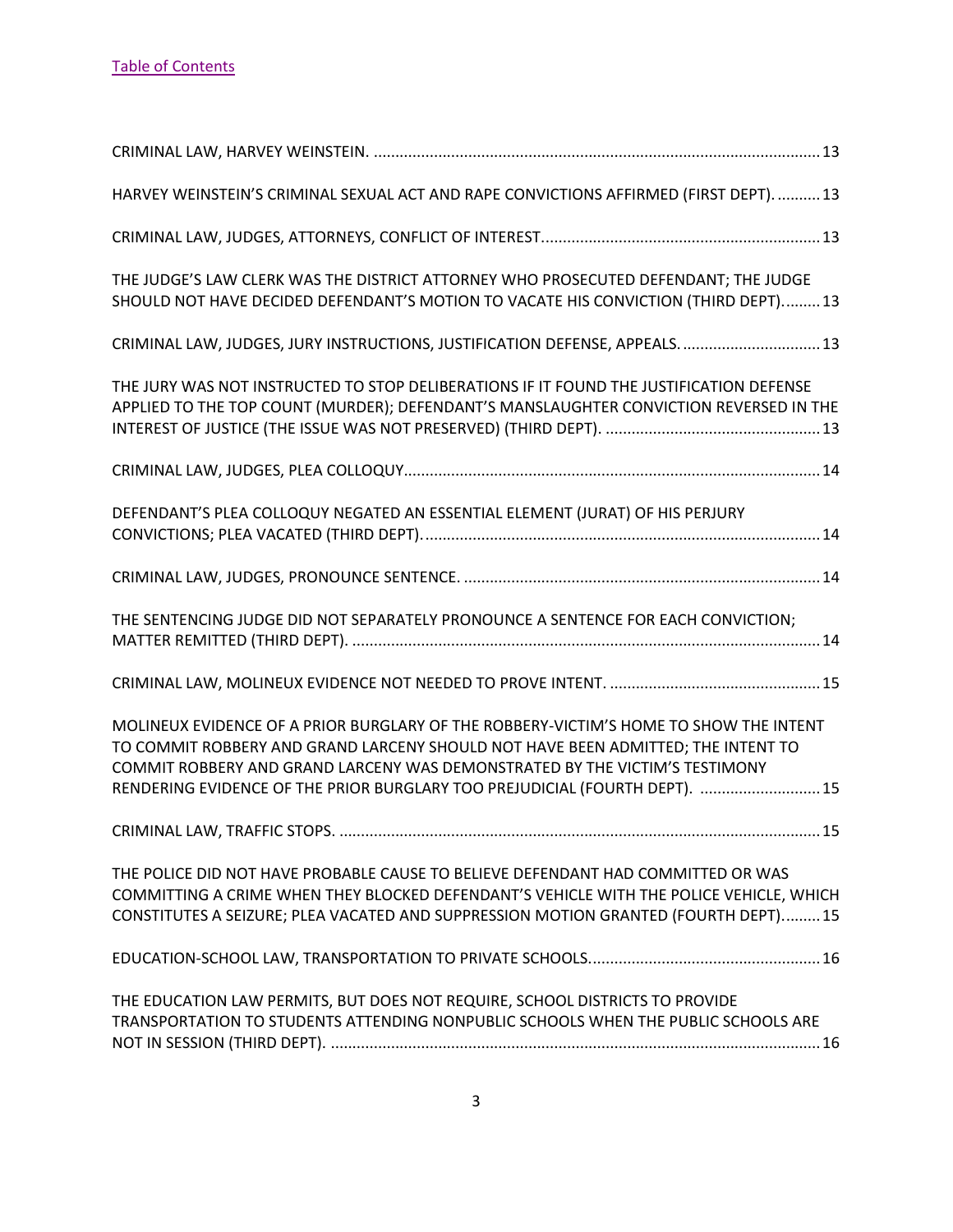| PLAINTIFF'S CAUSES OF ACTION FOR CONSTRUCTIVE DISCHARGE AND HOSTILE WORK ENVIRONMENT                                                                                                                                                                                  |
|-----------------------------------------------------------------------------------------------------------------------------------------------------------------------------------------------------------------------------------------------------------------------|
|                                                                                                                                                                                                                                                                       |
| ALTHOUGH FATHER FAILED TO APPEAR, HIS COUNSEL APPEARED AND FATHER WAS THEREFORE NOT IN<br>DEFAULT; BECAUSE FATHER WAS NOT IN DEFAULT, APPEAL IS NOT PRECLUDED (FOURTH DEPT) 17                                                                                        |
|                                                                                                                                                                                                                                                                       |
| THIS JUVENILE DELINQUENCY PROCEEDING STEMMED FROM ALLEGATIONS RESPONDENT COMMITTED<br>VIOLENT ACTS AGAINST THE MOTHER OF HIS CHILD; THE PROCEEDING SHOULD NOT HAVE BEEN<br>DISMISSED "IN FURTHERANCE OF JUSTICE;" CRITERIA EXPLAINED (THIRD DEPT). 17                 |
|                                                                                                                                                                                                                                                                       |
| FATHER'S PETITION FOR A MODIFICATION OF CUSTODY SHOULD NOT HAVE BEEN DENIED WITHOUT A                                                                                                                                                                                 |
|                                                                                                                                                                                                                                                                       |
| A RECENT US SUPREME COURT RULING DOES NOT AFFECT THE NYS COURT OF APPEALS RULING THAT<br>REGULATIONS REQUIRING HEALTH INSURANCE POLICIES TO COVER "MEDICALLY NECESSARY<br>ABORTIONS" BUT WHICH EXEMPT POLICIES PROVIDED BY "RELIGIOUS EMPLOYERS" DO NOT IMPAIR        |
| LABOR LAW-CONSTRUCTION LAW, INJURY LIFTING A HEAVY OBJECT FOUR OR FIVE INCHES 19                                                                                                                                                                                      |
| PLAINTIFF FELT HIS ARM SNAP WHEN ATTEMPTING TO LIFT A 400 POUND ELEVATOR PLATFORM FOUR<br>OR FIVE INCHES TO PLACE A PALLET JACK UNDER IT; PLAINTIFF'S MOTION FOR SUMMARY JUDGMENT<br>ON HIS LABOR LAW 240(1) CAUSE OF ACTION SHOULD HAVE BEEN GRANTED (FIRST DEPT) 19 |
| NEGLIGENCE, SLIP AND FALL, EMPLOYMENT LAW, INDEMNITY, CONTRIBUTION 19                                                                                                                                                                                                 |
| PLAINTIFF'S EMPLOYER'S MOTIONS FOR SUMMARY JUDGMENT ON DEFENDANT'S CONTRACTUAL<br>INDEMNITY, COMMON-LAW INDEMNITY AND CONTRIBUTION CAUSES OF ACTION SHOULD HAVE BEEN                                                                                                  |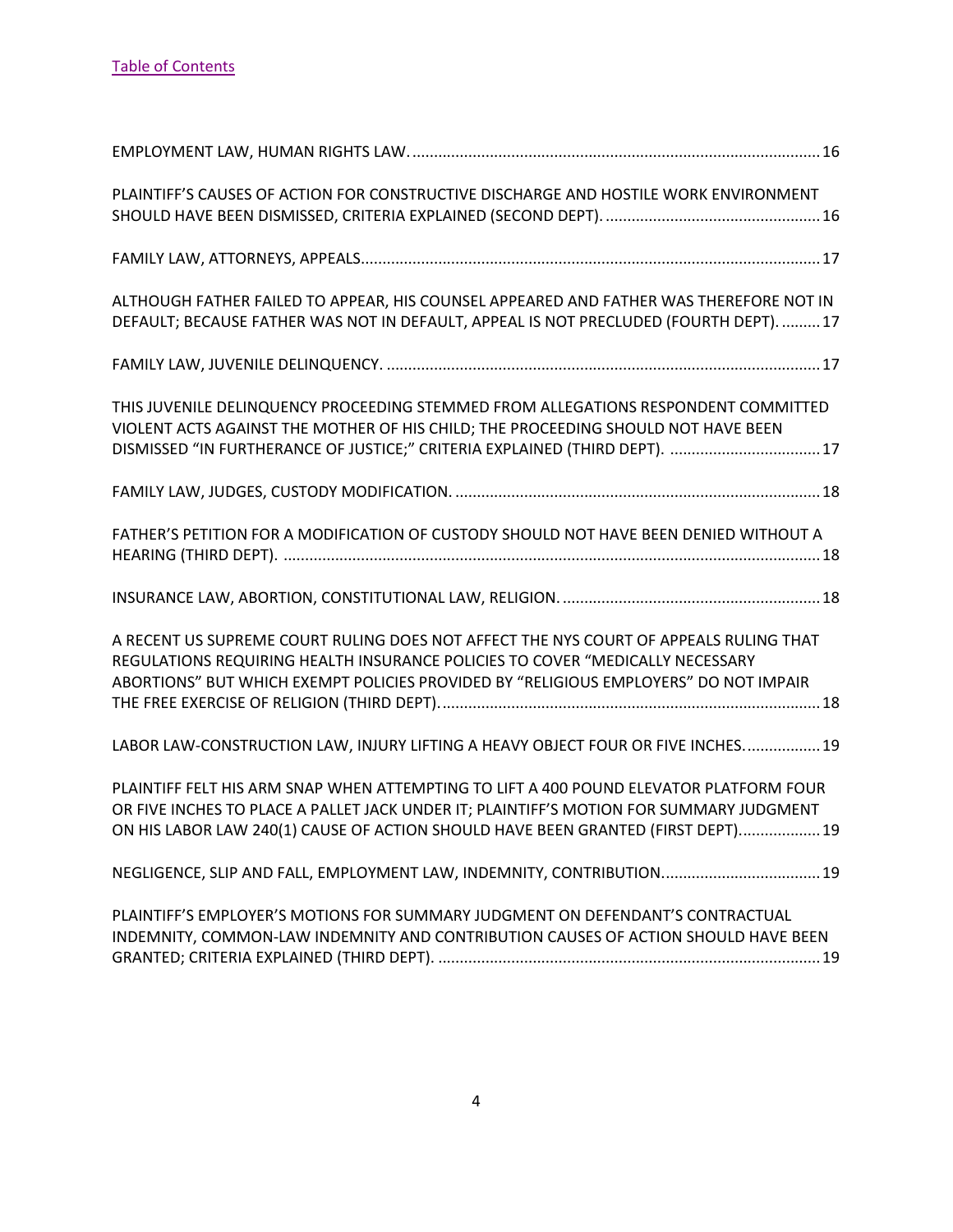| DESPITE THE FACT THAT PLAINTIFF COULD NOT SAY WHICH OF TWO CRACKS IN THE PAVEMENT CAUSED<br>HIS FALL, THE CAUSE OF THE FALL WAS SUFFICIENTLY IDENTIFIED TO WITHSTAND SUMMARY                                                                                                                                                                                                                                                                          |  |
|-------------------------------------------------------------------------------------------------------------------------------------------------------------------------------------------------------------------------------------------------------------------------------------------------------------------------------------------------------------------------------------------------------------------------------------------------------|--|
|                                                                                                                                                                                                                                                                                                                                                                                                                                                       |  |
| IN THIS Y-INTERSECTION TRAFFIC ACCIDENT CASE, (1) THE TOWN DEMONSTRATED IT DID NOT HAVE<br>THE REQUIRED WRITTEN NOTICE THAT OVERGROWN FOLIAGE BLOCKED LINES OF SIGHT; (2) QUESTIONS<br>OF FACT PRECLUDED SUMMARY JUDGMENT ON THE CAUSES OF ACTION ALLEGING INADQUATE                                                                                                                                                                                  |  |
| NEGLIGENCE, SLIP AND FALL, EMPLOYMENT LAW, WORKERS' COMPENSATION 21                                                                                                                                                                                                                                                                                                                                                                                   |  |
| DEFENDANT PROPERTY OWNER FAILED TO DEMONSTRATE IT WAS THE ALTER EGO OF PLAINTIFF'S<br>EMPLOYER OR THAT PLAINTIFF WAS DEFENDANT'S SPECIAL EMPLOYEE; THEREFORE PLAINTIFF'S<br>PERSONAL INJURY ACTION WAS NOT PRECLUDED BY THE EXCLUSIVE REMEDY ASPECT OF THE WORKERS'                                                                                                                                                                                   |  |
|                                                                                                                                                                                                                                                                                                                                                                                                                                                       |  |
| IN THIS PRODUCTS LIABILITY ACTION WHERE A ROUTER SEVERED PLAINTIFF'S THUMB, THE FAILURE-TO-<br>WARN CAUSE OF ACTION BASED ON THE MANUAL SHOULD HAVE BEEN DISMISSED BECAUSE PLANTIFF<br>NEVER READ IT; THE GENERALIZED FAILURE-TO-WARN CAUSE OF ACTION PROPERLY SURVIVED<br>SUMMARY JUDGMENT; DISAGREEING WITH THE SECOND DEPARTMENT, THE DESIGN-DEFECT CAUSE OF<br>ACTION BASED ON THE LACK OF AN INTERLOCK DEVICE PROPERLY SURVIVED SUMMARY JUDGMENT |  |
|                                                                                                                                                                                                                                                                                                                                                                                                                                                       |  |
| PLAINTIFFS STATED CAUSES OF ACTION FOR VIOLATIONS OF THE SECURITIES ACT BASED UPON<br>ALLEGEDLY MISLEADING INFORMATION IN THE SECONDARY PUBLIC OFFERING (SPO) (FIRST DEPT).  22                                                                                                                                                                                                                                                                       |  |
|                                                                                                                                                                                                                                                                                                                                                                                                                                                       |  |
| IF GERMANY WAS DECEDENT'S DOMICILE, NEW YORK MAY RECOGNIZE THE GERMAN HOLOGRAPHIC<br>WILL; MATTER SENT BACK TO SURROGATE'S COURT TO DEVELOP A RECORD ON THE DOMICILE ISSUE                                                                                                                                                                                                                                                                            |  |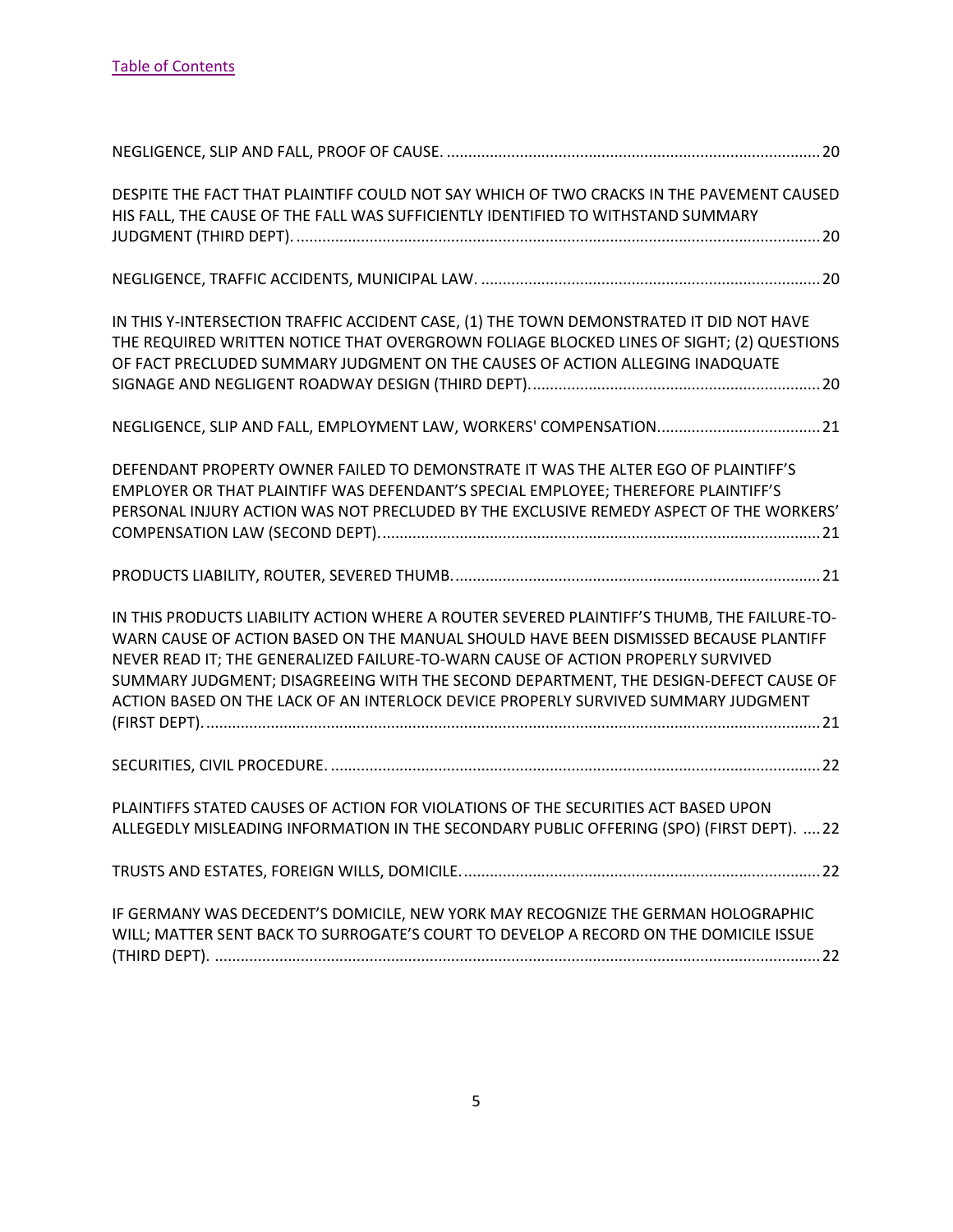| THE TRANSFER OF DECEDENT'S HOME TO THE TWO CHILDREN WHO WERE CARING FOR HIM WAS<br>COMPENSATION FOR THE CAREGIVERS PURSUANT TO AN AGREEMENT, NOT A GIFT (WHICH WOULD |  |
|----------------------------------------------------------------------------------------------------------------------------------------------------------------------|--|
|                                                                                                                                                                      |  |
| THE WORKERS' COMPENSATION BOARD MISINTERPRETED SPECIAL CONSIDERATION 4 TO LIMIT                                                                                      |  |

<span id="page-6-0"></span>CIVIL PROCEDURE, LONG-ARM JURISDICTION.

<span id="page-6-1"></span>PLAINTIFF, A TEXAS RESIDENT WHO WAS A FLIGHT ATTENDANT FOR 30 YEARS WITH MONTHLY STAY-OVERS IN NEW YORK, DEMONSTRATED NEW YORK HAD LONG-ARM JURISDICTION OVER THE NEW JERSEY COMPANY WHICH MANUFACTURED AND DISTRIBUTED TALCUM POWDER PLAINTIFF USED; THE TALCUM POWDER ALLEGEDLY CAUSED PLAINTIFF'S MESOTHELIOMA (FIRST DEPT).

[English v Avon Prods., Inc., 2022 NY Slip Op 03571, First Dept 6-2-22](https://nycourts.gov/reporter/3dseries/2022/2022_03571.htm)

Practice Point: Even though plaintiff was a Texas resident and the company she was suing was based in New Jersey, she was able to sue using New York courts. Plaintiff was a flight attendant for 30 years with monthly stay-overs in New York. Defendant had an office in New York and marketed the talcum powder which allegedly cause plaintiff's mesothelioma nationwide.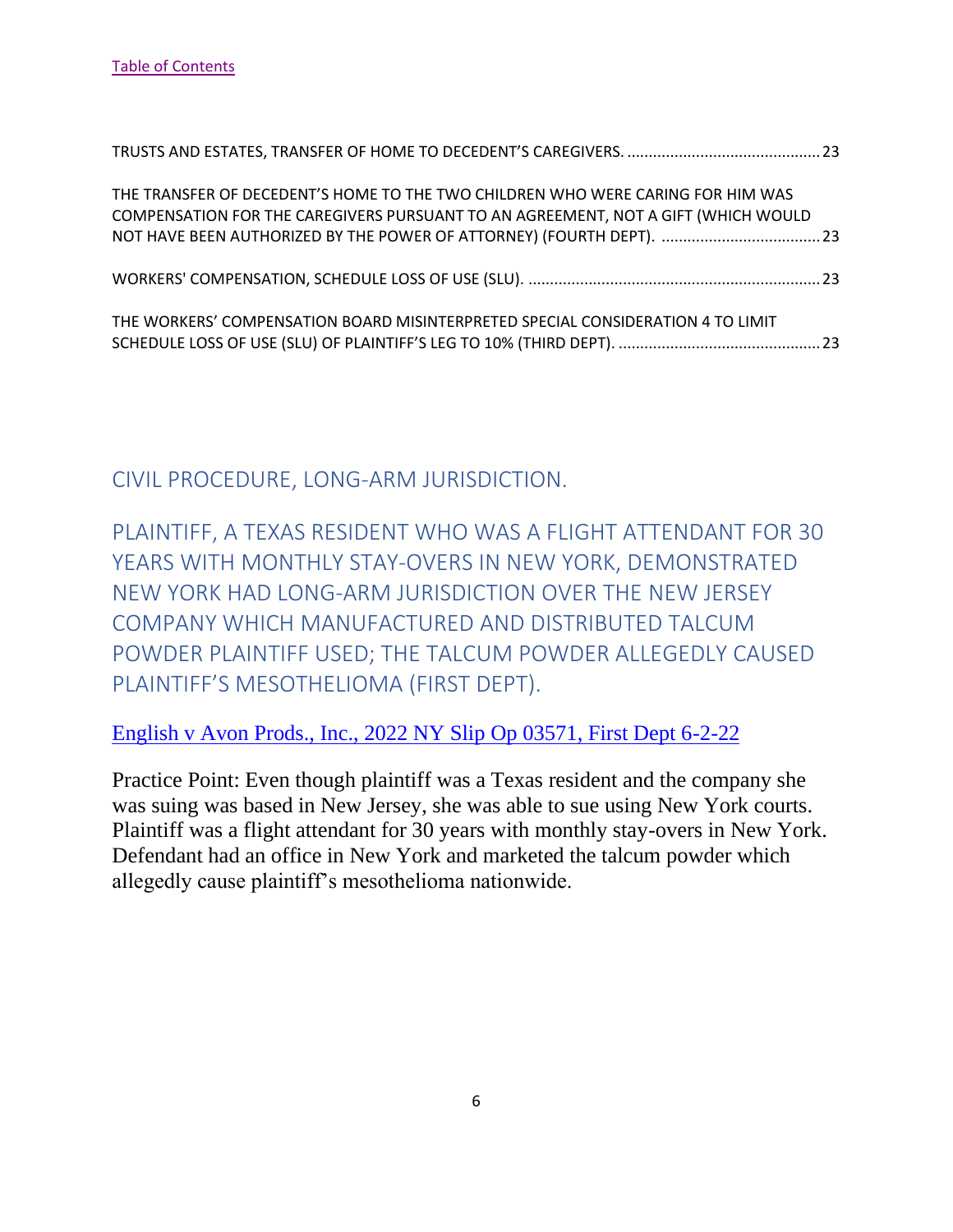<span id="page-7-0"></span>CIVIL PROCEDURE, RES JUDICATA.

<span id="page-7-1"></span>HERE THE DOCTRINE OF RES JUDICATA PRECLUDED PLAINTIFF'S FRAUDULENT CONVEYANCE ACTION; THE CAUSE OF ACTION COULD HAVE BEEN RAISED IN THE PRIOR ACTION WHICH WAS DISMISSED (FIRST DEPT).

[Aboelnaga v National Bank of Can., 2022 NY Slip Op 03467, First Dept 5-31-22](https://nycourts.gov/reporter/3dseries/2022/2022_03467.htm)

Practice Point: The doctrine of res judicata precludes causes of action which could have been investigated and raised in a prior action.

<span id="page-7-2"></span>CIVIL PROCEDURE, CONTRACT LAW, INSURANCE LAW, PUNITIVE DAMAGES.

<span id="page-7-3"></span>PLAINTIFF'S CLAIM FOR PUNITIVE DAMAGES IN THIS BREACH OF AN INSURANCE CONTRACT ACTION SHOULD HAVE BEEN DISMISSED, CRITERIA EXPLAINED (SECOND DEPT).

[Schlusselberg v New York Cent. Mut. Fire Ins. Co., 2022 NY Slip Op 03539,](https://nycourts.gov/reporter/3dseries/2022/2022_03539.htm)  [Second Dept 6-1-22](https://nycourts.gov/reporter/3dseries/2022/2022_03539.htm)

Practice Point: The criteria for punitive damages for breach of contract are difficult to meet. The defendant's conduct must amount to an independent tort, be morally reprehensible, wantonly dishonest, and criminally indifferent to civil obligations. Here, those criteria were not met by the allegations of breach of an insurance contract.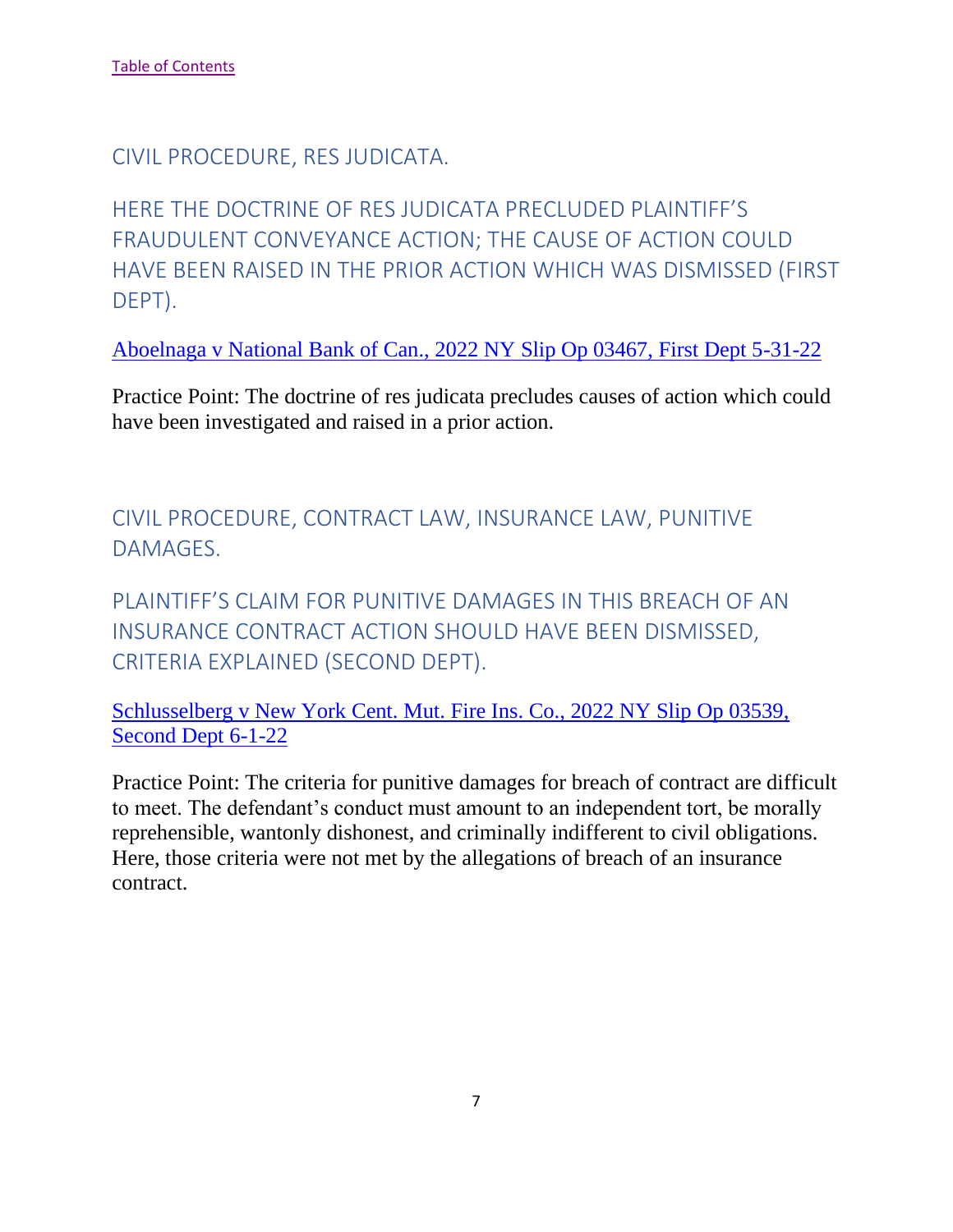<span id="page-8-0"></span>CIVIL PROCEDURE, EXPERT DISCLOSURE, TREATING PHYSICIAN, THIRD DEPARTMENT'S UNIQUE REQUIREMENTS.

<span id="page-8-1"></span>CLAIMANT'S ATTORNEY WAS NOT AWARE OF THE THIRD DEPARTMENT'S UNIQUE REQUIREMENT OF FULL EXPERT-WITNESS DISCLOSURE FOR A TREATING PHYSICIAN; THAT WAS AN ADEQUATE EXCUSE FOR AN UNTIMELY DISCLOSURE (THIRD DEPT).

[Freeman v State of New York, 2022 NY Slip Op 03559, Third Dept 6-2-22](https://nycourts.gov/reporter/3dseries/2022/2022_03559.htm)

Practice Point: Only the Third Department requires full expert-witness disclosure for a treating physician.

<span id="page-8-2"></span>CIVIL PROCEDURE, LIMITED LIABILITY COMPANY LAW, REAL PROPERTY LAW, DEFAULT, LIS PENDENS.

<span id="page-8-3"></span>THE LLC'S FAILURE TO CHANGE THE ADDRESS ON FILE WITH THE SECRETARY OF STATE IS NOT A SUFFICIENT EXCUSE FOR A DEFAULT; PARTIES TO WHICH THE SUBJECT PROPERTY WAS TRANSFERRED AFTER THE LIS PENDENS WAS FILED ARE NOT NECESSARY PARTIES BECAUSE THEY ARE BOUND BY THE RESULT IN THIS ACTION (FIRST DEPT).

[Majada Inc. v E&A RE Capital Corp., 2022 NY Slip Op 03476, First Dept 5-31-22](https://nycourts.gov/reporter/3dseries/2022/2022_03476.htm)

Practice Point: A limited liability corporation's (LLC's) failure to change the address on file with the Secretary of State is not an acceptable excuse for a default. Because a lis pendens was filed against the defendant's property here, the parties to which the property was subsequently transferred are bound by the result of this action and are not, therefore, necessary parties.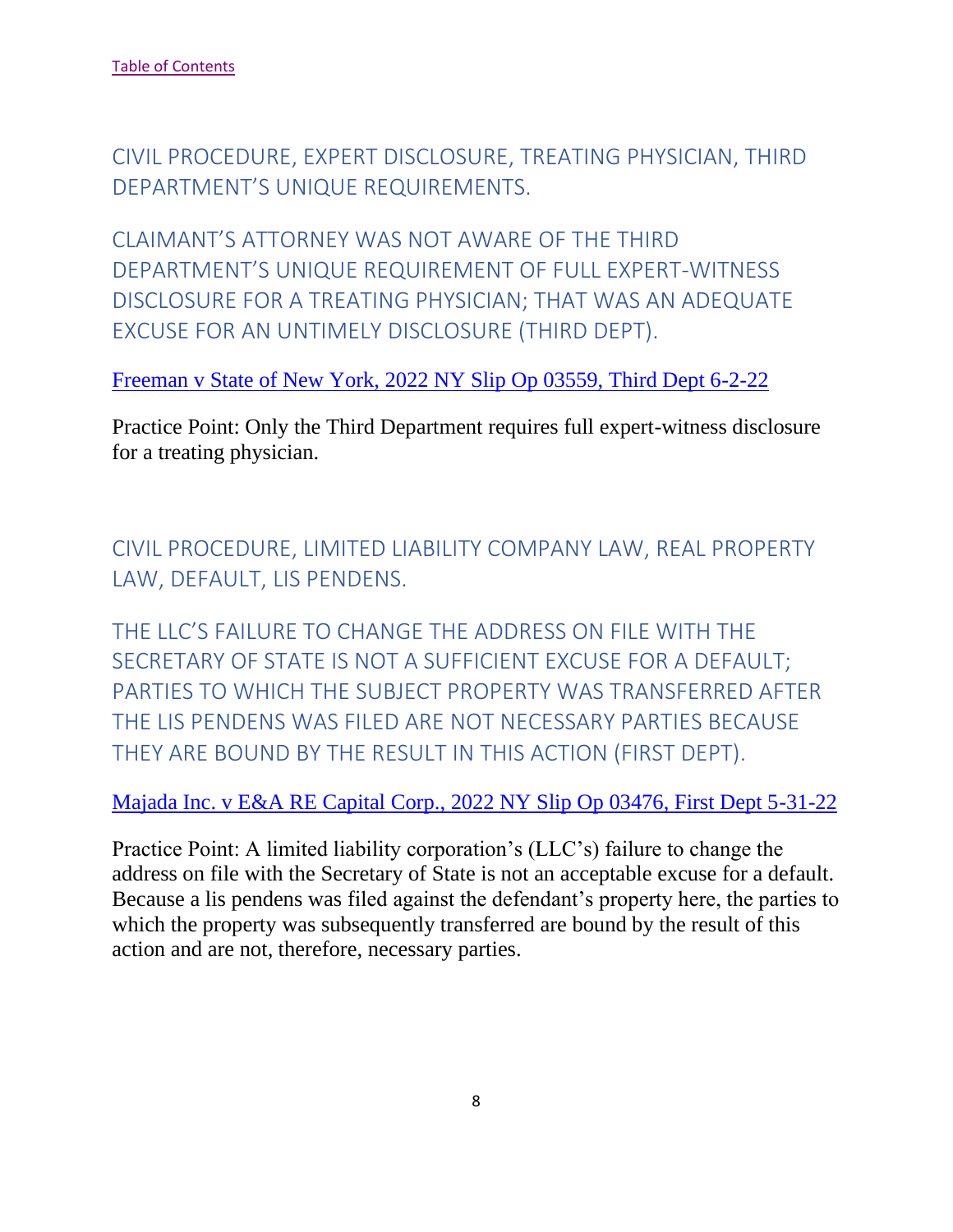#### <span id="page-9-0"></span>CIVIL PROCEDURE, REAL PROPERTY LAW, JOINT VENTURE, LIS PENDENS.

<span id="page-9-1"></span>PLAINTIFF WAS SEEKING THE PROCEEDS OF A JOINT VENTURE, WHICH, UNDER PARTNERSHIP LAW, INVOLVES PERSONAL PROPERTY, NOT REAL PROPERTY; PLAINTIFF HAD NO INTEREST IN THE REAL PROPERTY WHICH WAS TO BE USED AS AN INN OPERATED AS A JOINT VENTURE; THERFORE THE LIS PENDENS FILED BY PLAINTIFF SHOULD HAVE BEEN CANCELLED (FOURTH DEPT).

#### [Renfro v Herrald, 2022 NY Slip Op 03593, Fourth Dept 6-3-22](https://nycourts.gov/reporter/3dseries/2022/2022_03593.htm)

Practice Point: Partnership law applies to joint ventures. Here the joint venture was the operation of an inn. Plaintiff sought the assets of the joint venture, which involves only personal property, not real property. Plaintiff had no interest in the real property (the inn). Therefore the lis pendens filed by the plaintiff should have been cancelled.

<span id="page-9-2"></span>CONSTITUTIONAL LAW, LOBBYING ACT, GRASSROOTS LOBBYING, CHILD VICTIMS ACT.

<span id="page-9-3"></span>PLAINTIFFS' ACTION ALLEGING THE LOBBYING ACT IS UNCONSTITUTIONAL AS APPLIED TO THEM SHOULD HAVE BEEN ALLOWED TO PROCEED; PLAINTIFFS ENGAGED IN "GRASSROOTS LOBBYING" IN SUPPORT OF PASSAGE OF THE CHILD VICTIMS ACT (CVA) (THIRD DEPT).

[Sullivan v New York State Joint Commn. on Pub. Ethics, 2022 NY Slip Op 03553,](https://nycourts.gov/reporter/3dseries/2022/2022_03553.htm)  [Third Dept 6-2-22](https://nycourts.gov/reporter/3dseries/2022/2022_03553.htm)

Practice Point: Here the plaintiffs challenged whether the Lobbying Act, which requires lobbyists to register and report, was constitutional as applied to their "grassroots" efforts to garner support for the passage of the Child Victims Act.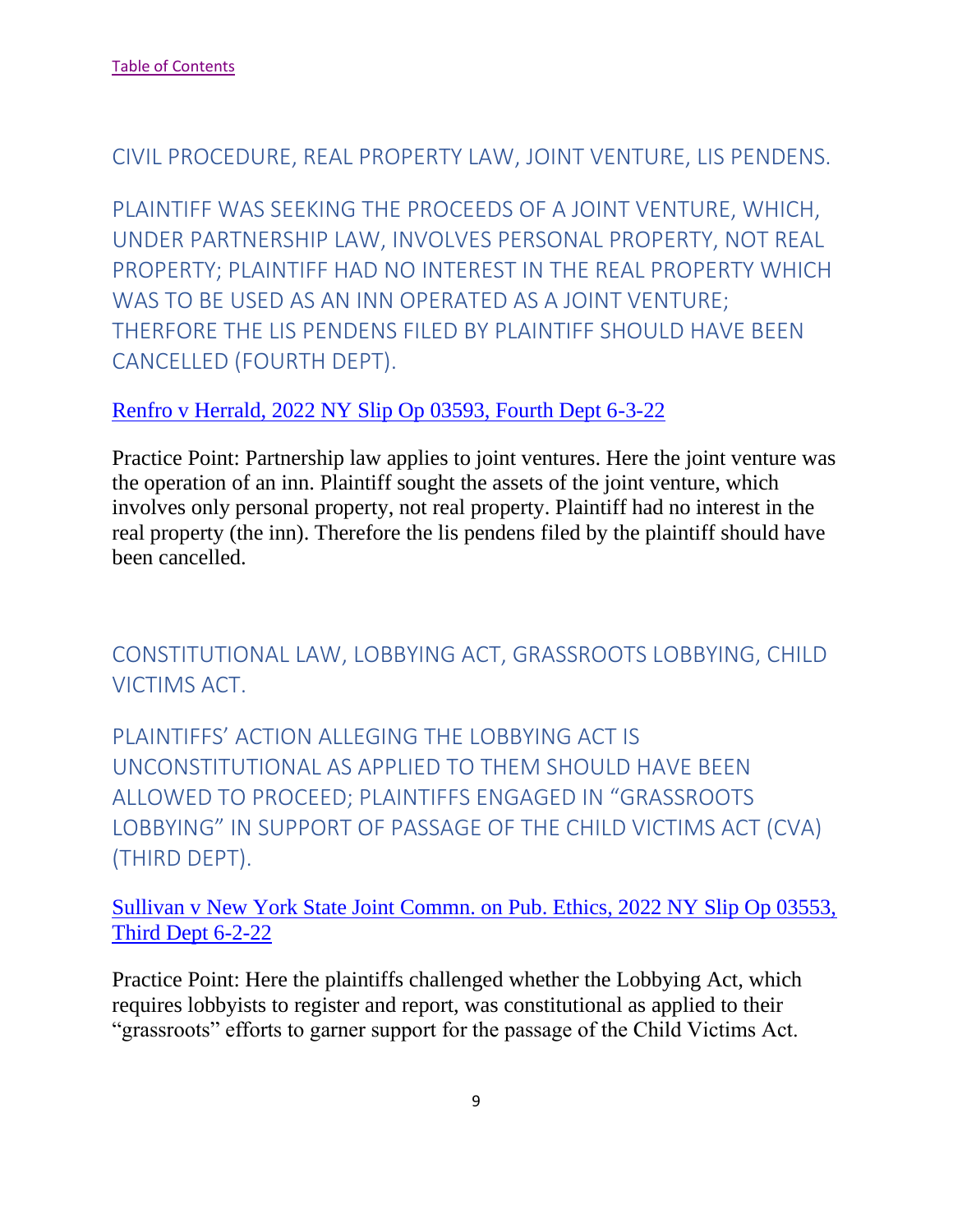Supreme Court had dismissed the action. The Third Department partially reinstated it.

# <span id="page-10-0"></span>CRIMINAL LAW, ACCOMPLICE LIABILITY.

# <span id="page-10-1"></span>THERE WAS NO EVIDENCE DEFENDANT SHARED THE ATTACKERS' INTENT TO ROB THE VICTIM; DEFENDANT'S ROBBERY CONVICTIONS UNDER AN ACCOMPLICE-LIABILITY THEORY REVERSED (THIRD DEPT).

#### [People v Smith, 2022 NY Slip Op 03547, Third Dept 6-2-22](https://nycourts.gov/reporter/3dseries/2022/2022_03547.htm)

Practice Point: Although the defendant sent the victim to the address where the victim was to sell marijuana to a buyer, there was no evidence defendant was aware the buyer intended to attack and rob the victim. Therefore, there was no evidence defendant shared the robbers intent and his robbery convictions under an accomplice-liability theory were reversed.

## <span id="page-10-2"></span>CRIMINAL LAW, DEPRAVED INDIFFERENCE MURDER, PLEA COLLOQUY.

<span id="page-10-3"></span>THE PLEA COLLOQUY IN WHICH DEFENDANT STATED HE CARED FOR THE THREE-YEAR-OLD VICTIM NEGATED AN ESSENTIAL ELEMENT OF DEPRAVED INDIFFERENCE MURDER; PLEA VACATED (FOURTH DEPT).

#### [People v Bovio, 2022 NY Slip Op 03591, Fourth Dept 6-3-22](https://nycourts.gov/reporter/3dseries/2022/2022_03591.htm)

Practice Point: The defendant, during the plea colloquy for depraved indifference murder, stated that he cared for the three-year-old victim. That statement negated the element of depraved indifference murder which requires that the defendant "not care if the victim lived or died." The plea was vacated.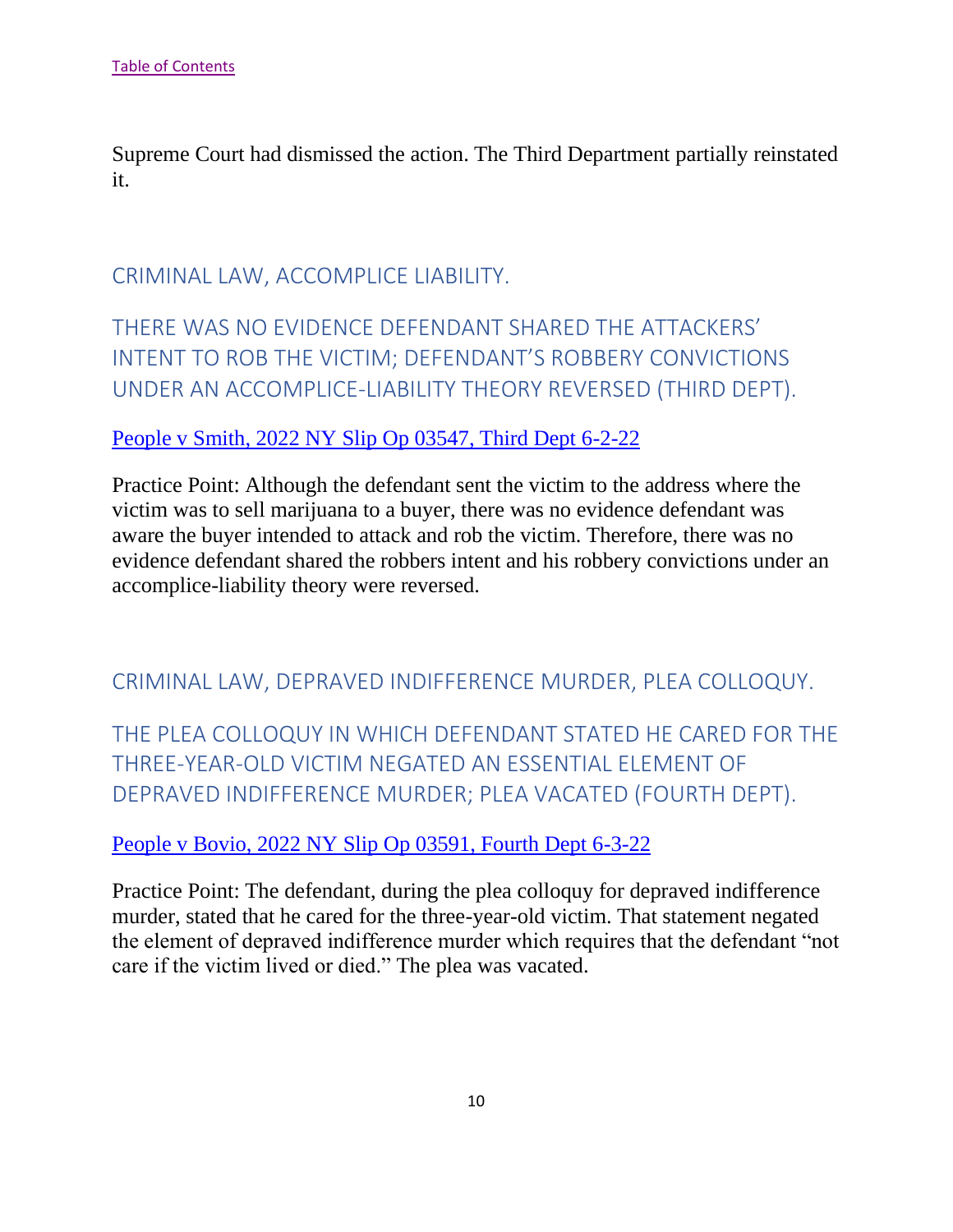#### <span id="page-11-0"></span>CRIMINAL LAW, INEFFECTIVE ASSISTANCE.

<span id="page-11-1"></span>DEFENDANT PLED GUILTY TO ATTEMPTED GANG ASSAULT, WHICH IS A LEGAL IMPOSSIBILITY AT TRIAL; DEFENDANT WAS ENTITLED TO A HEARING ON WHETHER HIS PLEA WAS RENDERED INVOLUNTARY BY COUNSEL'S INACCURATE ADVICE ABOUT THE POSSIBILITY OF CONVICTION; MATTER REMITTED (FOURTH DEPT).

#### [People v Davis, 2022 NY Slip Op 03610, Fourth Dept 6-3-22](https://nycourts.gov/reporter/3dseries/2022/2022_03610.htm)

Practice Point: "Attempted gang assault" is a legal impossibility at trial. Here defendant was entitled to a hearing on whether his plea to attempted gang assault was involuntary because of counsel's inaccurate advice about the possibility of conviction at trial.

## <span id="page-11-2"></span>CRIMINAL LAW, INEFFECTIVE ASSISTANCE.

<span id="page-11-3"></span>DEFENSE COUNSEL WAS INEFFECTIVE FOR FAILURE TO INTERVIEW A POTENTIALLY EXCULPATORY WITNESS; MOTION TO VACATE THE MURDER CONVICTION SHOULD HAVE BEEN GRANTED (FOURTH DEPT).

[People v Williams, 2022 NY Slip Op 03625, Fourth Dept 6-3-22](https://nycourts.gov/reporter/3dseries/2022/2022_03625.htm)

Practice Point: Here defense counsel was made aware of a potentially exculpatory witness and did not interview him. The fact that defense counsel felt the witness was not credible did not excuse the failure to investigate. Defendant's motion to vacate his conviction on ineffective assistance grounds was granted by the appellate court.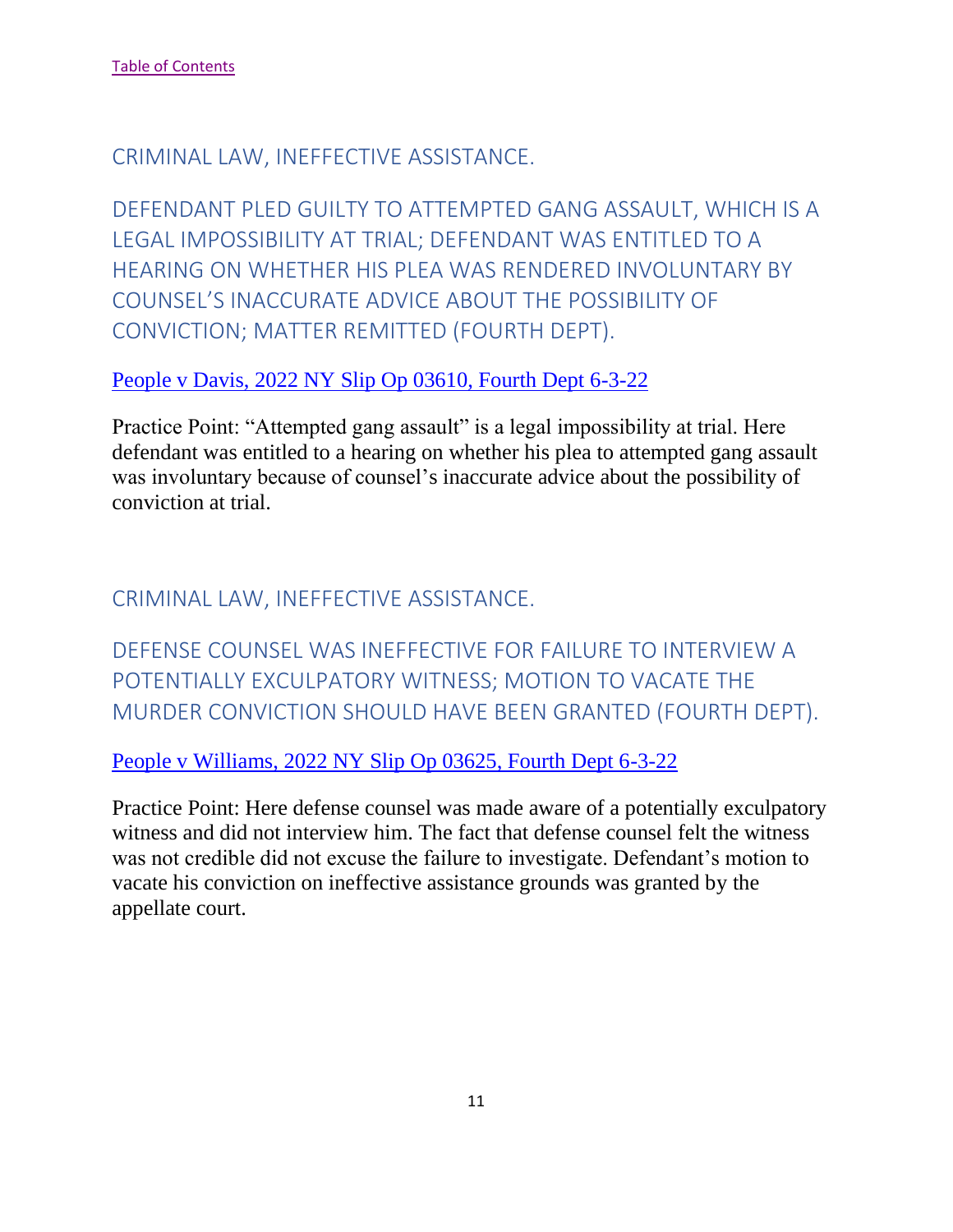<span id="page-12-0"></span>CRIMINAL LAW, BURGLARY, PARTIAL FINGERPRINT, APPEALS.

<span id="page-12-1"></span>THERE WAS NO EVIDENCE LINKING DEFENDANT TO A BURGLARY EXCEPT A PARTIAL FINGERPRINT FOUND AT THE SCENE WHICH ONLY MATCHED 15 TO 22.5% OF THE CHARACTERISTICS OF DEFENDANT'S INKED PRINT; THE BURGLARY CONVICTION WAS AGAINST THE WEIGHT OF THE EVIDENCE (FOURTH DEPT).

#### [People v Jones, 2022 NY Slip Op 03590, Fourth Dept 6-3-22](https://nycourts.gov/reporter/3dseries/2022/2022_03590.htm)

Practice Point: Here a partial fingerprint matched only 15 to 22.5% of the characteristics of defendant's inked print and the "match" was not verified by a second examiner conducting a blind verification. There was no other evidence linking defendant to the burglary. The conviction was deemed against the weight of the evidence.

<span id="page-12-2"></span>CRIMINAL LAW, CONSTRUCTIVE POSSESSION.

<span id="page-12-3"></span>THE PROOF DEFENDANT CONSTRUCTIVELY POSSESSED A FIREARM FOUND IN THE CEILING OF A HOUSE WHERE DEFENDANT WAS A GUEST WAS LEGALLY INSUFFICIENT; DNA EVIDENCE MAY HAVE DEMONSTRATED DEFENDANT POSSESSED THE FIREARM AT SOME POINT IN TIME, BUT IT DID NOT DEMONSTRATE CONSTRUCTIVE POSSESSION AT THE TIME THE FIREARM WAS SEIZED (FOURTH DEPT).

## [People v King, 2022 NY Slip Op 03606, Fourth Dept 6-3-22](https://nycourts.gov/reporter/3dseries/2022/2022_03606.htm)

Practice Point: Here DNA evidence suggested the defendant possessed the firearm at some point. But defendant's presence as a guest in the room where the firearm was found was not sufficient evidence of constructive possession of the firearm. Conviction reversed.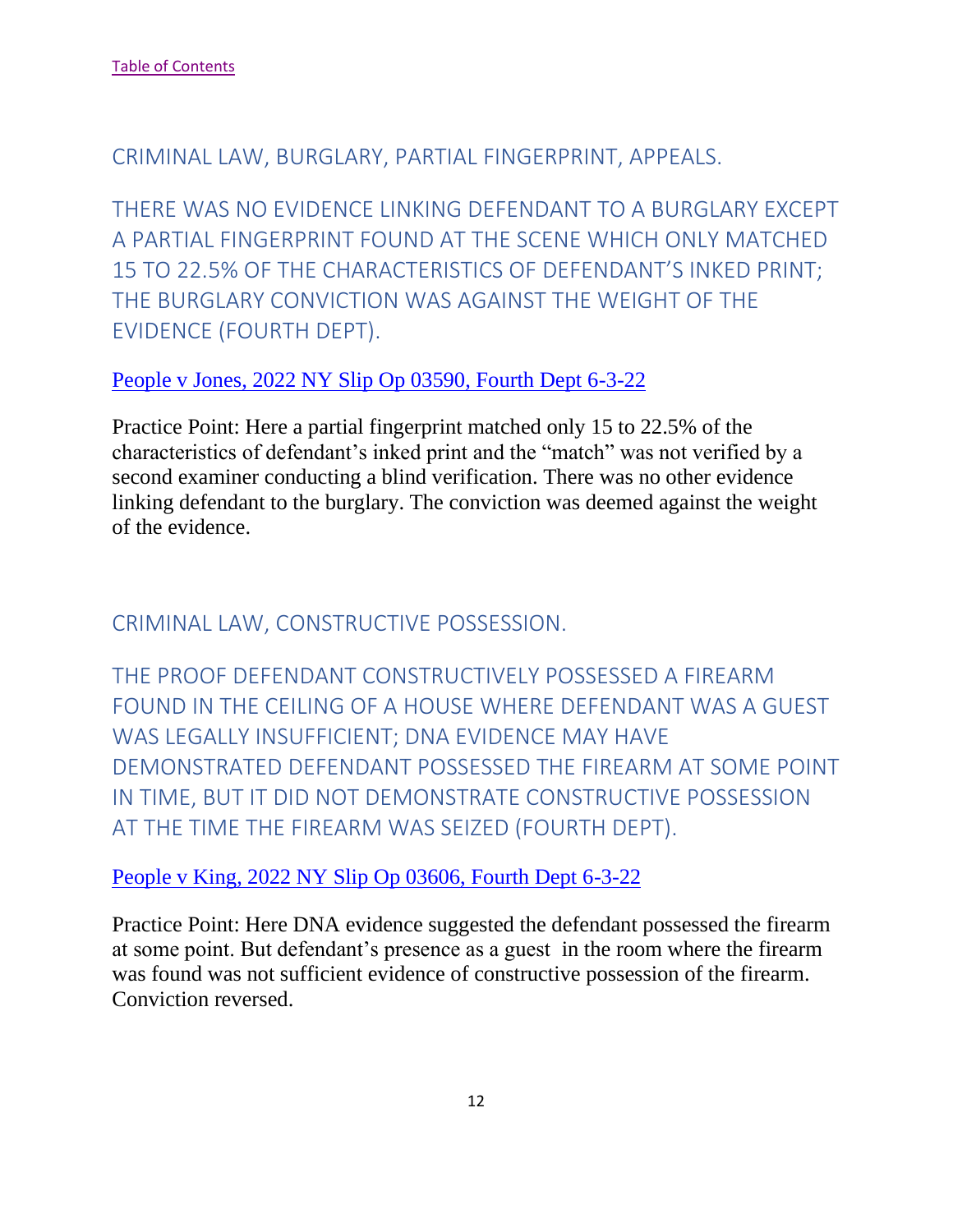<span id="page-13-0"></span>CRIMINAL LAW, HARVEY WEINSTEIN.

<span id="page-13-1"></span>HARVEY WEINSTEIN'S CRIMINAL SEXUAL ACT AND RAPE CONVICTIONS AFFIRMED (FIRST DEPT).

[People v Weinstein, 2022 NY Slip Op 03576, First Dept 6-2-22](https://nycourts.gov/reporter/3dseries/2022/2022_03576.htm)

Practice Point: The First Department found that the expert testimony about rape trauma syndrome, the extensive Molineux evidence, and the extensive Sandoval evidence were properly admitted in the Harvey Weinstein trial.

<span id="page-13-2"></span>CRIMINAL LAW, JUDGES, ATTORNEYS, CONFLICT OF INTEREST.

<span id="page-13-3"></span>THE JUDGE'S LAW CLERK WAS THE DISTRICT ATTORNEY WHO PROSECUTED DEFENDANT; THE JUDGE SHOULD NOT HAVE DECIDED DEFENDANT'S MOTION TO VACATE HIS CONVICTION (THIRD DEPT).

[People v Roshia, 2022 NY Slip Op 03546, Third Dept 6-2-22](https://nycourts.gov/reporter/3dseries/2022/2022_03546.htm)

Practice Point: The judge should not have decided defendant's motion to vacate his conviction because the judge's law clerk was the DA who prosecuted defendant.

<span id="page-13-4"></span>CRIMINAL LAW, JUDGES, JURY INSTRUCTIONS, JUSTIFICATION DEFENSE, APPEALS.

<span id="page-13-5"></span>THE JURY WAS NOT INSTRUCTED TO STOP DELIBERATIONS IF IT FOUND THE JUSTIFICATION DEFENSE APPLIED TO THE TOP COUNT (MURDER); DEFENDANT'S MANSLAUGHTER CONVICTION REVERSED IN THE INTEREST OF JUSTICE (THE ISSUE WAS NOT PRESERVED) (THIRD DEPT).

[People v Harris, 2022 NY Slip Op 03548, Third Dept 6-2-22](https://nycourts.gov/reporter/3dseries/2022/2022_03548.htm)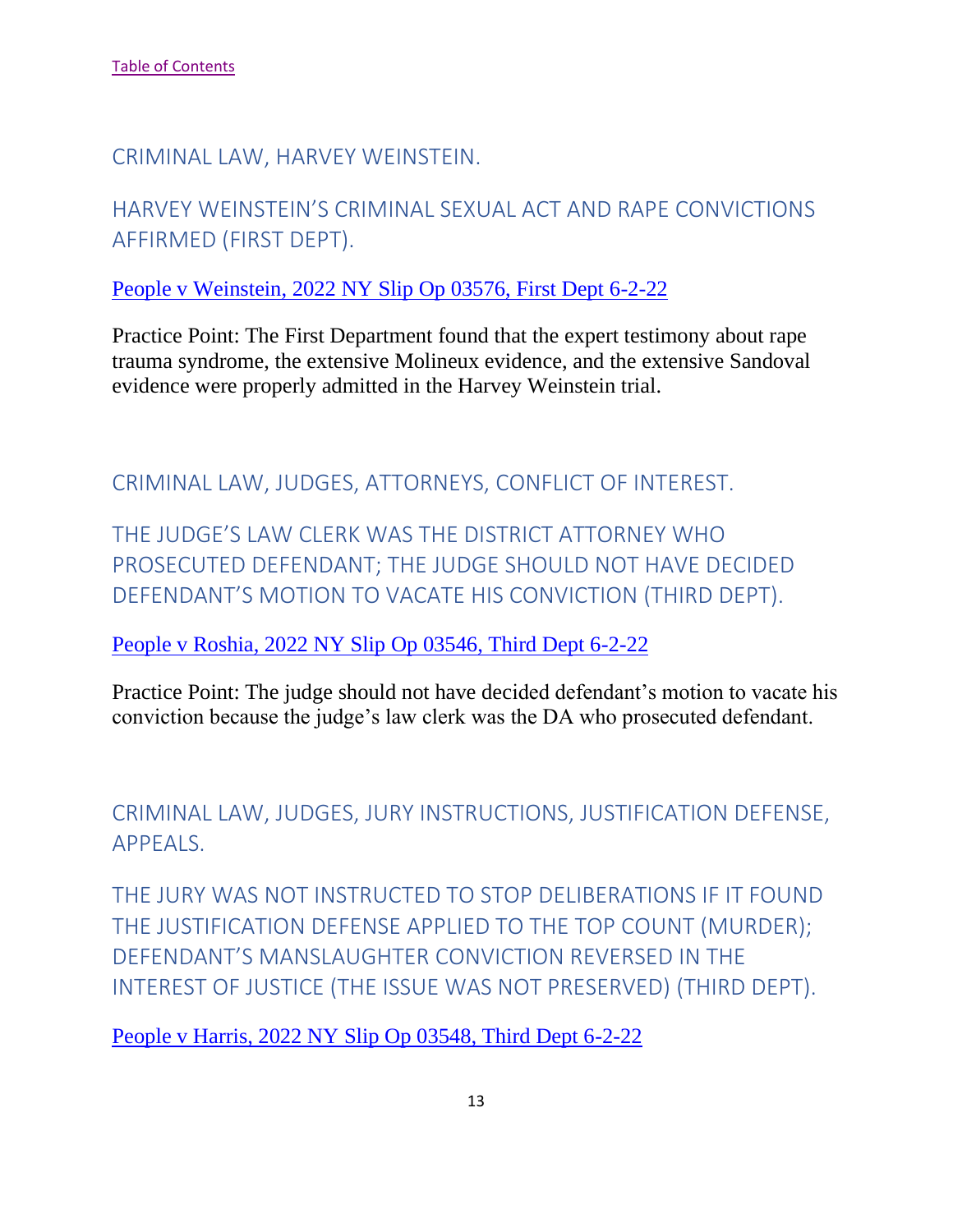Practice Point: If the justification defense is to be considered by the jury, the jury must be instructed to stop any further deliberations (re: the lesser counts) if the justification defense is deemed to apply to to the top count. Here the issue was not preserved by an objection to the jury instruction, but the Third Department reversed in the interest of justice.

<span id="page-14-0"></span>CRIMINAL LAW, JUDGES, PLEA COLLOQUY.

<span id="page-14-1"></span>DEFENDANT'S PLEA COLLOQUY NEGATED AN ESSENTIAL ELEMENT (JURAT) OF HIS PERJURY CONVICTIONS; PLEA VACATED (THIRD DEPT).

[People v Marone, 2022 NY Slip Op 03543, Third Dept 6-2-22](https://nycourts.gov/reporter/3dseries/2022/2022_03543.htm)

Practice Point: Here the defendant's plea colloquy negated an essential element of the crime.. The judge should have inquired further before accepting the plea. Plea vacated.

<span id="page-14-2"></span>CRIMINAL LAW, JUDGES, PRONOUNCE SENTENCE.

<span id="page-14-3"></span>THE SENTENCING JUDGE DID NOT SEPARATELY PRONOUNCE A SENTENCE FOR EACH CONVICTION; MATTER REMITTED (THIRD DEPT).

[People v Robbins, 2022 NY Slip Op 03549, Third Dept 6-2-22](https://nycourts.gov/reporter/3dseries/2022/2022_03549.htm)

Practice Point: A sentencing judge must pronounce a sentence separately for each conviction.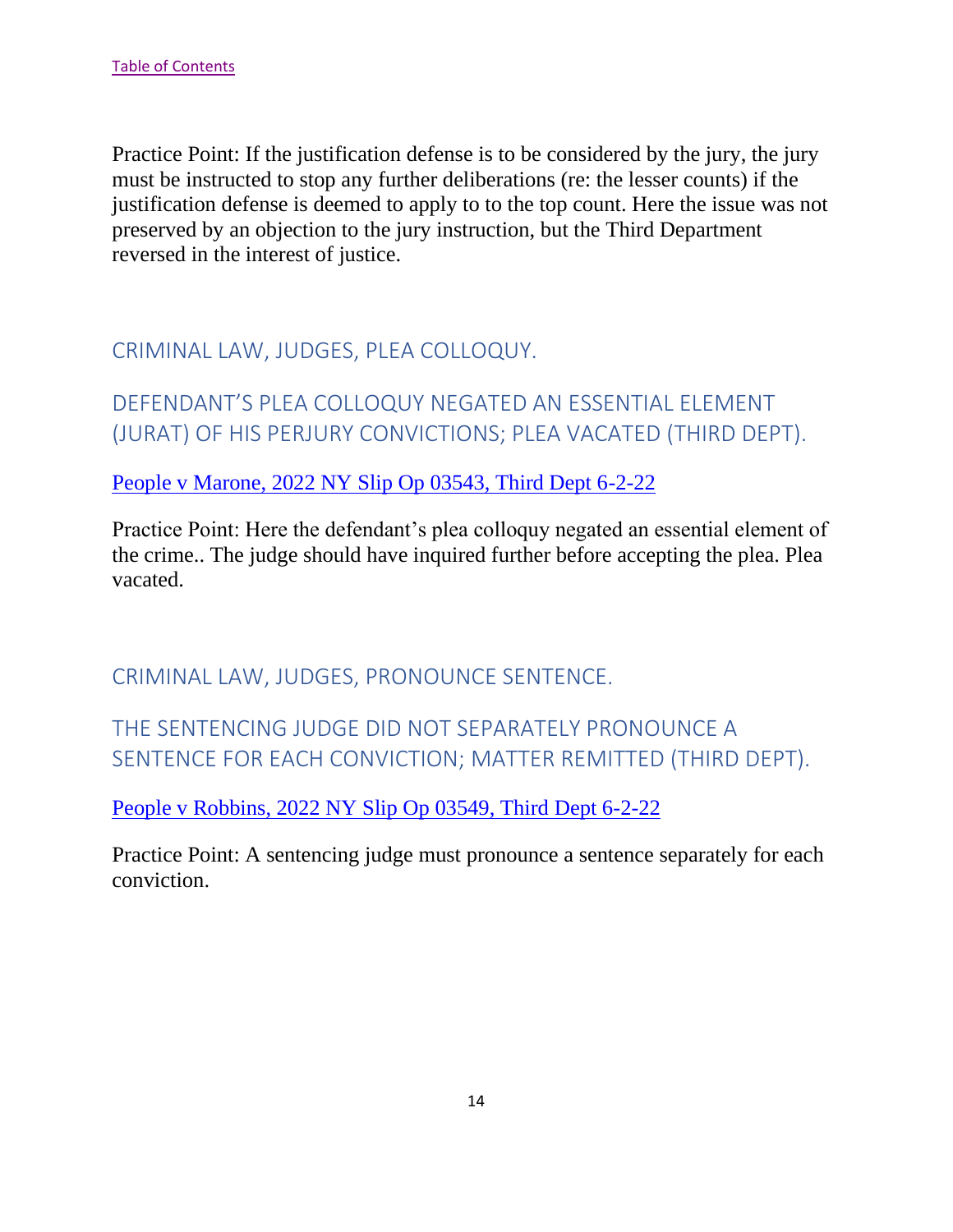# <span id="page-15-0"></span>CRIMINAL LAW, MOLINEUX EVIDENCE NOT NEEDED TO PROVE INTENT.

<span id="page-15-1"></span>MOLINEUX EVIDENCE OF A PRIOR BURGLARY OF THE ROBBERY-VICTIM'S HOME TO SHOW THE INTENT TO COMMIT ROBBERY AND GRAND LARCENY SHOULD NOT HAVE BEEN ADMITTED; THE INTENT TO COMMIT ROBBERY AND GRAND LARCENY WAS DEMONSTRATED BY THE VICTIM'S TESTIMONY RENDERING EVIDENCE OF THE PRIOR BURGLARY TOO PREJUDICIAL (FOURTH DEPT).

## [People v Dejesus, 2022 NY Slip Op 03584, Fourth Dept 6-3-22](https://nycourts.gov/reporter/3dseries/2022/2022_03584.htm)

Practice Point: Evidence of defendant's commission of an uncharged crime (Molineux evidence) to show defendant's intent to commit the charged offenses will be deemed too prejudicial if the intent element of the charged offenses is demonstrated by the victim's testimony.

<span id="page-15-2"></span>CRIMINAL LAW, TRAFFIC STOPS.

<span id="page-15-3"></span>THE POLICE DID NOT HAVE PROBABLE CAUSE TO BELIEVE DEFENDANT HAD COMMITTED OR WAS COMMITTING A CRIME WHEN THEY BLOCKED DEFENDANT'S VEHICLE WITH THE POLICE VEHICLE, WHICH CONSTITUTES A SEIZURE; PLEA VACATED AND SUPPRESSION MOTION GRANTED (FOURTH DEPT).

[People v King, 2022 NY Slip Op 03595, Fourth Dept 6-3-22](https://nycourts.gov/reporter/3dseries/2022/2022_03606.htm)

Practice Point: Blocking defendant's vehicle with a police vehicle is a seizure which requires probable cause to believe defendant has committed or is committing a crime.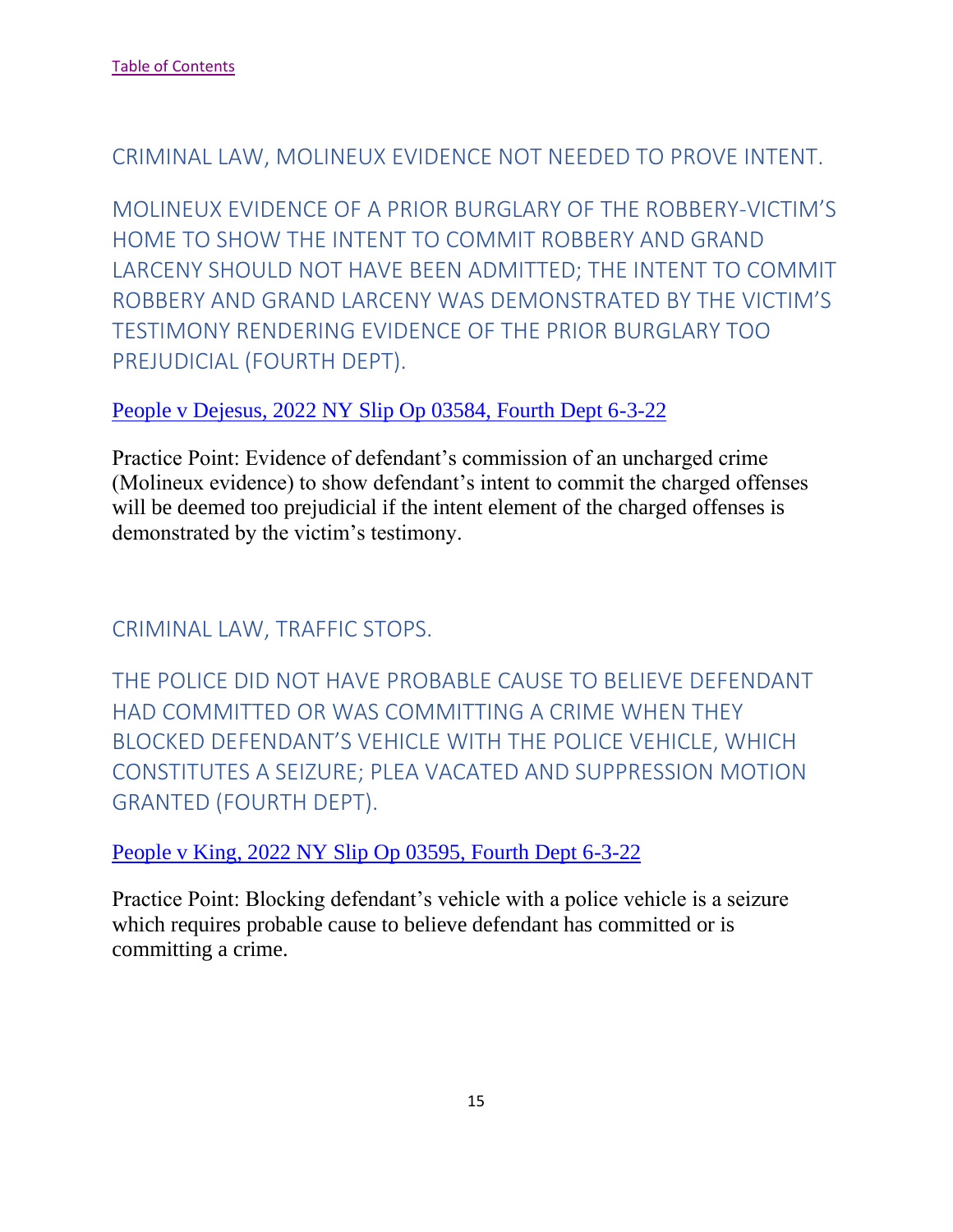<span id="page-16-0"></span>EDUCATION-SCHOOL LAW, TRANSPORTATION TO PRIVATE SCHOOLS.

<span id="page-16-1"></span>THE EDUCATION LAW PERMITS, BUT DOES NOT REQUIRE, SCHOOL DISTRICTS TO PROVIDE TRANSPORTATION TO STUDENTS ATTENDING NONPUBLIC SCHOOLS WHEN THE PUBLIC SCHOOLS ARE NOT IN SESSION (THIRD DEPT).

[Matter of United Jewish Community of Blooming Grove, Inc. v Washingtonville](https://nycourts.gov/reporter/3dseries/2022/2022_03566.htm)  [Cent. Sch. Dist., 2022 NY Slip Op 03566, Third Dept 6-2-22](https://nycourts.gov/reporter/3dseries/2022/2022_03566.htm)

Practice Point: Here the legislative history of Education Law 3635 was consulted to determine that school districts are permitted, but not required, to provide transportation to nonpublic-school students went the public schools are not in session.

# <span id="page-16-2"></span>EMPLOYMENT LAW, HUMAN RIGHTS LAW.

<span id="page-16-3"></span>PLAINTIFF'S CAUSES OF ACTION FOR CONSTRUCTIVE DISCHARGE AND HOSTILE WORK ENVIRONMENT SHOULD HAVE BEEN DISMISSED, CRITERIA EXPLAINED (SECOND DEPT).

[Blackman v Metropolitan Tr. Auth., 2022 NY Slip Op 03490, Second Dept 6-1-22](https://nycourts.gov/reporter/3dseries/2022/2022_03490.htm)

Practice Point: A "constructive discharge" employment-discrimination cause of action requires the deliberate creation of intolerable working conditions designed to force the plaintiff to quit (not demonstrated here). A "hostile work environment" employment-discrimination cause of action requires "repeated conduct" which is not demonstrated discrete acts such as termination, failure to promote, denial of transfer or refusal to hire.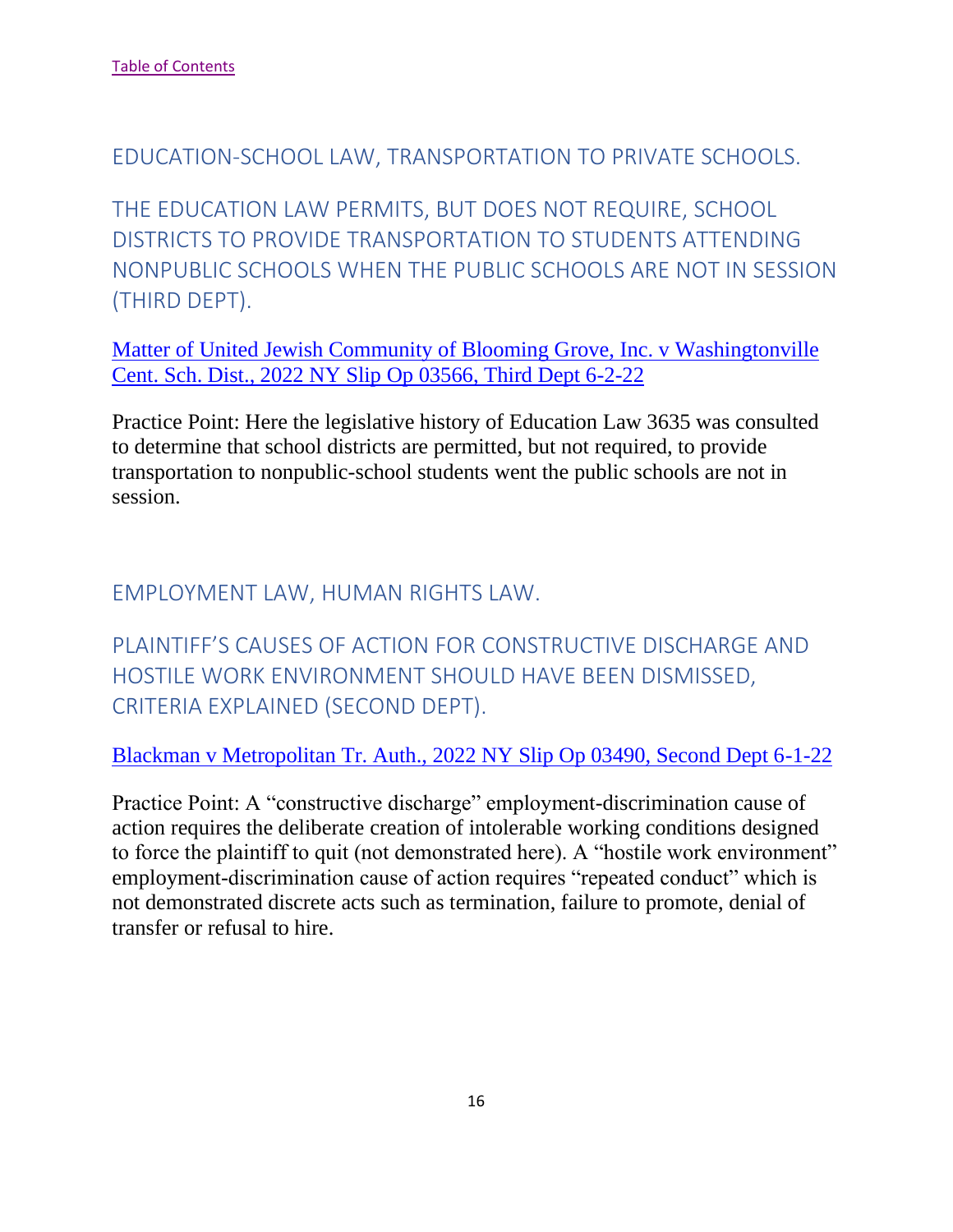<span id="page-17-0"></span>FAMILY LAW, ATTORNEYS, APPEALS.

<span id="page-17-1"></span>ALTHOUGH FATHER FAILED TO APPEAR, HIS COUNSEL APPEARED AND FATHER WAS THEREFORE NOT IN DEFAULT; BECAUSE FATHER WAS NOT IN DEFAULT, APPEAL IS NOT PRECLUDED (FOURTH DEPT).

[Matter of Akol v Afet, 2022 NY Slip Op 03641, Fourth Dept 6-3-22](https://nycourts.gov/reporter/3dseries/2022/2022_03641.htm)

Practice Point: When counsel appears in Family Court, the party represented by counsel is not in default. An appeal is available to a party not in default.

<span id="page-17-2"></span>FAMILY LAW, JUVENILE DELINQUENCY.

<span id="page-17-3"></span>THIS JUVENILE DELINQUENCY PROCEEDING STEMMED FROM ALLEGATIONS RESPONDENT COMMITTED VIOLENT ACTS AGAINST THE MOTHER OF HIS CHILD; THE PROCEEDING SHOULD NOT HAVE BEEN DISMISSED "IN FURTHERANCE OF JUSTICE;" CRITERIA EXPLAINED (THIRD DEPT).

[Matter of James JJ., 2022 NY Slip](https://nycourts.gov/reporter/3dseries/2022/2022_03555.htm) Op 03555, Third Dept 6-2-22

Practice Point: The allegations of violence in this juvenile delinquency proceeding were deemed too serious to warrant dismissal of the juvenile delinquency proceeding "in furtherance of justice." This remedy should be used sparingly and at least one of the statutory factors for dismissal in furtherance of justice must be readily identifiable.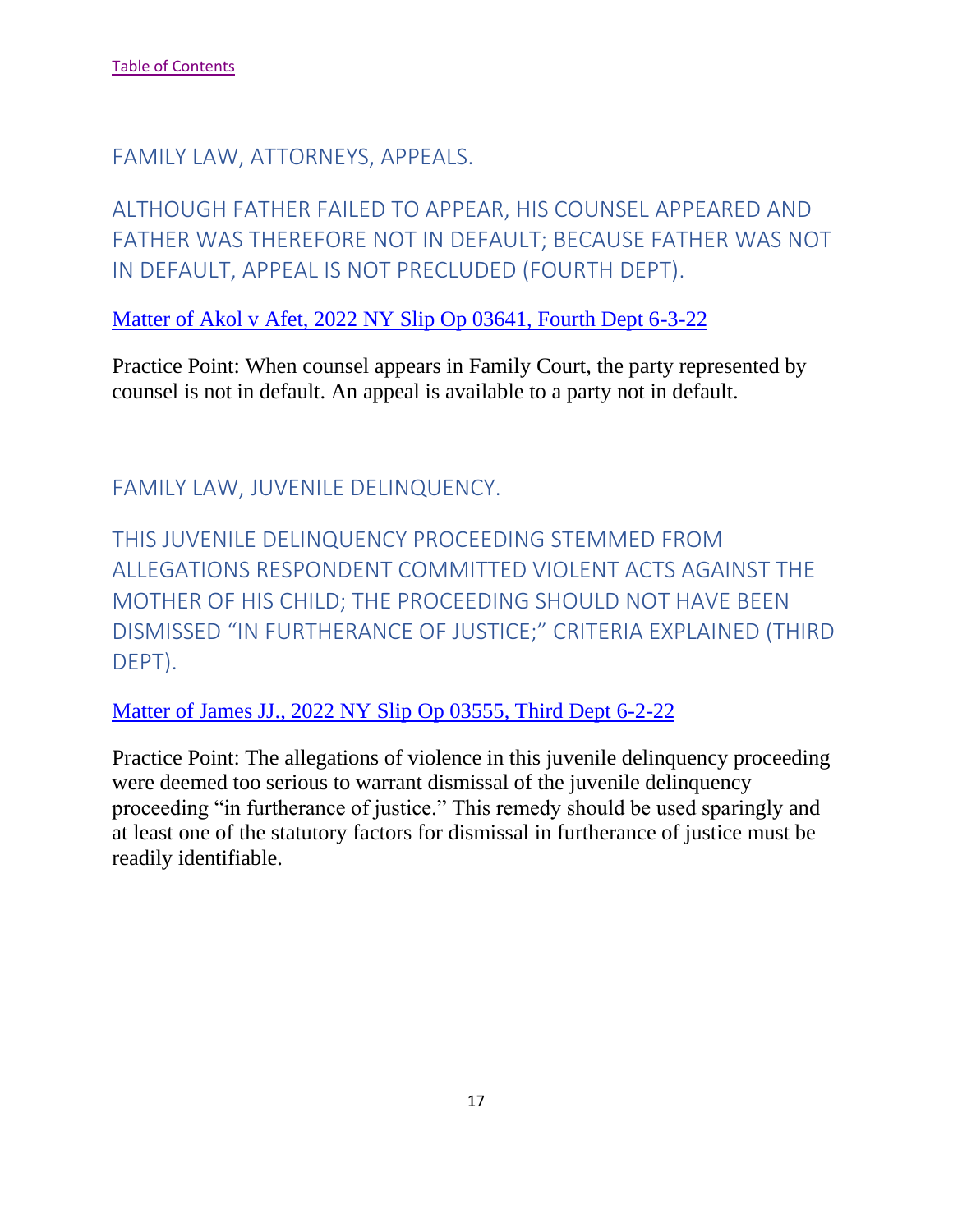<span id="page-18-0"></span>FAMILY LAW, JUDGES, CUSTODY MODIFICATION.

<span id="page-18-1"></span>FATHER'S PETITION FOR A MODIFICATION OF CUSTODY SHOULD NOT HAVE BEEN DENIED WITHOUT A HEARING (THIRD DEPT).

[Matter of Neil VV. v Joanne WW., 2022 NY Slip Op 03557, Third Dept 6-2-22](https://nycourts.gov/reporter/3dseries/2022/2022_03557.htm)

Practice Point: Where, as here, a facially sufficient petition for a modification of custody had been filed, petitioner is entitled to a hearing.

<span id="page-18-2"></span>INSURANCE LAW, ABORTION, CONSTITUTIONAL LAW, RELIGION.

<span id="page-18-3"></span>A RECENT US SUPREME COURT RULING DOES NOT AFFECT THE NYS COURT OF APPEALS RULING THAT REGULATIONS REQUIRING HEALTH INSURANCE POLICIES TO COVER "MEDICALLY NECESSARY ABORTIONS" BUT WHICH EXEMPT POLICIES PROVIDED BY "RELIGIOUS EMPLOYERS" DO NOT IMPAIR THE FREE EXERCISE OF RELIGION (THIRD DEPT).

[Roman Catholic Diocese of Albany v Vullo, 2022 NY Slip Op 03550, Third Dept](https://nycourts.gov/reporter/3dseries/2022/2022_03550.htm)  [6-2-22](https://nycourts.gov/reporter/3dseries/2022/2022_03550.htm)

Practice Point: The NYS Court of Appeals ruling In Catholic Charitie [7 NY3d 510] approving the requirement that health insurance policies cover "medically necessary abortions" (with an exemption for "religious employers") was not affected by the recent ruling by the US Supreme Court in Fulton v Philadelphia [141 S Ct 1868].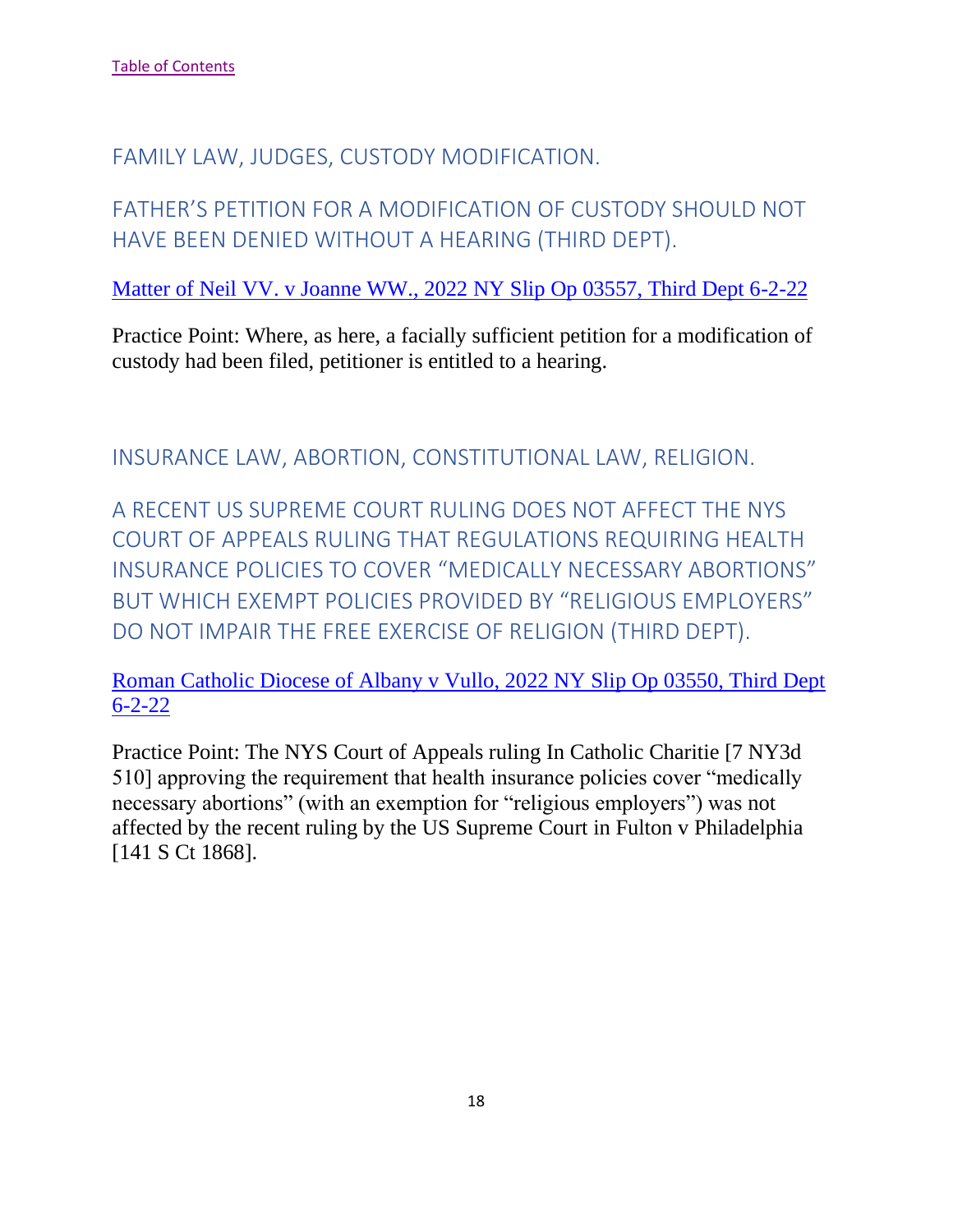<span id="page-19-0"></span>LABOR LAW-CONSTRUCTION LAW, INJURY LIFTING A HEAVY OBJECT FOUR OR FIVE INCHES.

<span id="page-19-1"></span>PLAINTIFF FELT HIS ARM SNAP WHEN ATTEMPTING TO LIFT A 400 POUND ELEVATOR PLATFORM FOUR OR FIVE INCHES TO PLACE A PALLET JACK UNDER IT; PLAINTIFF'S MOTION FOR SUMMARY JUDGMENT ON HIS LABOR LAW 240(1) CAUSE OF ACTION SHOULD HAVE BEEN GRANTED (FIRST DEPT).

# [Schoendorf v 589 Fifth TIC I LLC, 2022 NY Slip Op 03580, First Dept 6-2-22](https://nycourts.gov/reporter/3dseries/2022/2022_03580.htm)

Practice Point: Even a height-differential of four or five inches can support a Labor Law 240(1) cause of action. Here plaintiff was attempting to lift a 400 pound elevator platform a few inches in order to place a pallet jack under it when he injured his arm.

<span id="page-19-2"></span>NEGLIGENCE, SLIP AND FALL, EMPLOYMENT LAW, INDEMNITY, CONTRIBUTION.

<span id="page-19-3"></span>PLAINTIFF'S EMPLOYER'S MOTIONS FOR SUMMARY JUDGMENT ON DEFENDANT'S CONTRACTUAL INDEMNITY, COMMON-LAW INDEMNITY AND CONTRIBUTION CAUSES OF ACTION SHOULD HAVE BEEN GRANTED; CRITERIA EXPLAINED (THIRD DEPT).

## [O'Toole v Marist Coll., 2022 NY Slip Op 03560, Third Dept 6-2-22](https://nycourts.gov/reporter/3dseries/2022/2022_03560.htm)

Practice Point: Defendant property owner's actions against plaintiff's employer for contractual and common law indemnity and contribution should have been dismissed because plaintiff's slip and fall was not the result of any act or omission on plaintiff's employer's part. The criteria for indemnity and contribution causes of action are explained.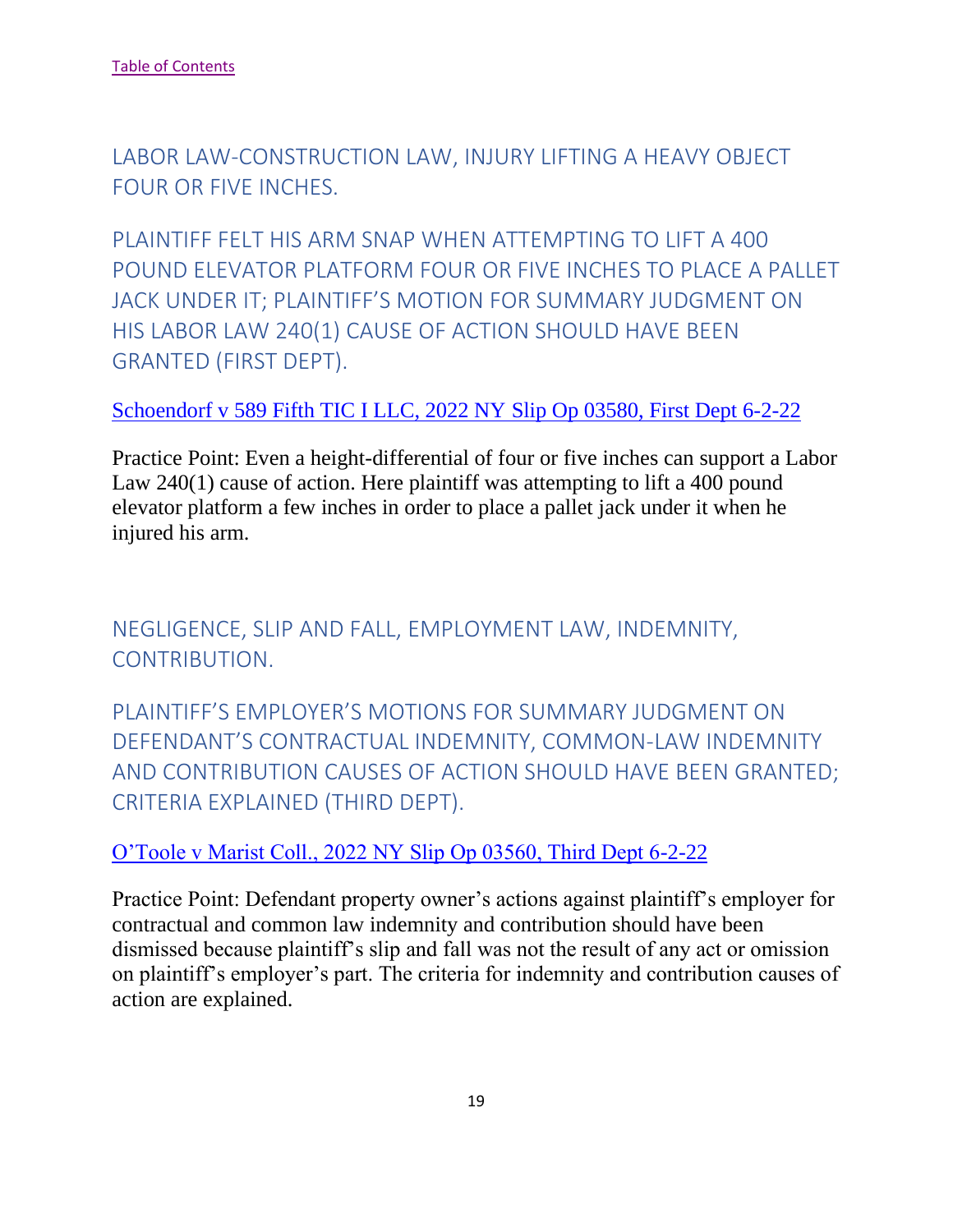<span id="page-20-0"></span>NEGLIGENCE, SLIP AND FALL, PROOF OF CAUSE.

<span id="page-20-1"></span>DESPITE THE FACT THAT PLAINTIFF COULD NOT SAY WHICH OF TWO CRACKS IN THE PAVEMENT CAUSED HIS FALL, THE CAUSE OF THE FALL WAS SUFFICIENTLY IDENTIFIED TO WITHSTAND SUMMARY JUDGMENT (THIRD DEPT).

[Bovee v Posniewski Enters., Inc., 2022 NY Slip Op 03561, Third Dept 6-2-22](https://nycourts.gov/reporter/3dseries/2022/2022_03561.htm)

Practice Point: Plaintiff was able to testify that one of two cracks in the pavement was the cause of his fall. The cause was sufficiently identified to withstand summary judgment.

<span id="page-20-2"></span>NEGLIGENCE, TRAFFIC ACCIDENTS, MUNICIPAL LAW.

<span id="page-20-3"></span>IN THIS Y-INTERSECTION TRAFFIC ACCIDENT CASE, (1) THE TOWN DEMONSTRATED IT DID NOT HAVE THE REQUIRED WRITTEN NOTICE THAT OVERGROWN FOLIAGE BLOCKED LINES OF SIGHT; (2) QUESTIONS OF FACT PRECLUDED SUMMARY JUDGMENT ON THE CAUSES OF ACTION ALLEGING INADQUATE SIGNAGE AND NEGLIGENT ROADWAY DESIGN (THIRD DEPT).

[Read v Bell, 2022 NY Slip Op 03563, Third Dept 6-2-22](https://nycourts.gov/reporter/3dseries/2022/2022_03563.htm)

Practice Point: In a traffic accident case, a municipality will not be liable for overgrown foliage which blocks lines of sight if the town has not been provided with written notice of the condition. The written-notice requirement does not apply to causes of action alleging the accident was caused by inadequate signage or negligent roadway design.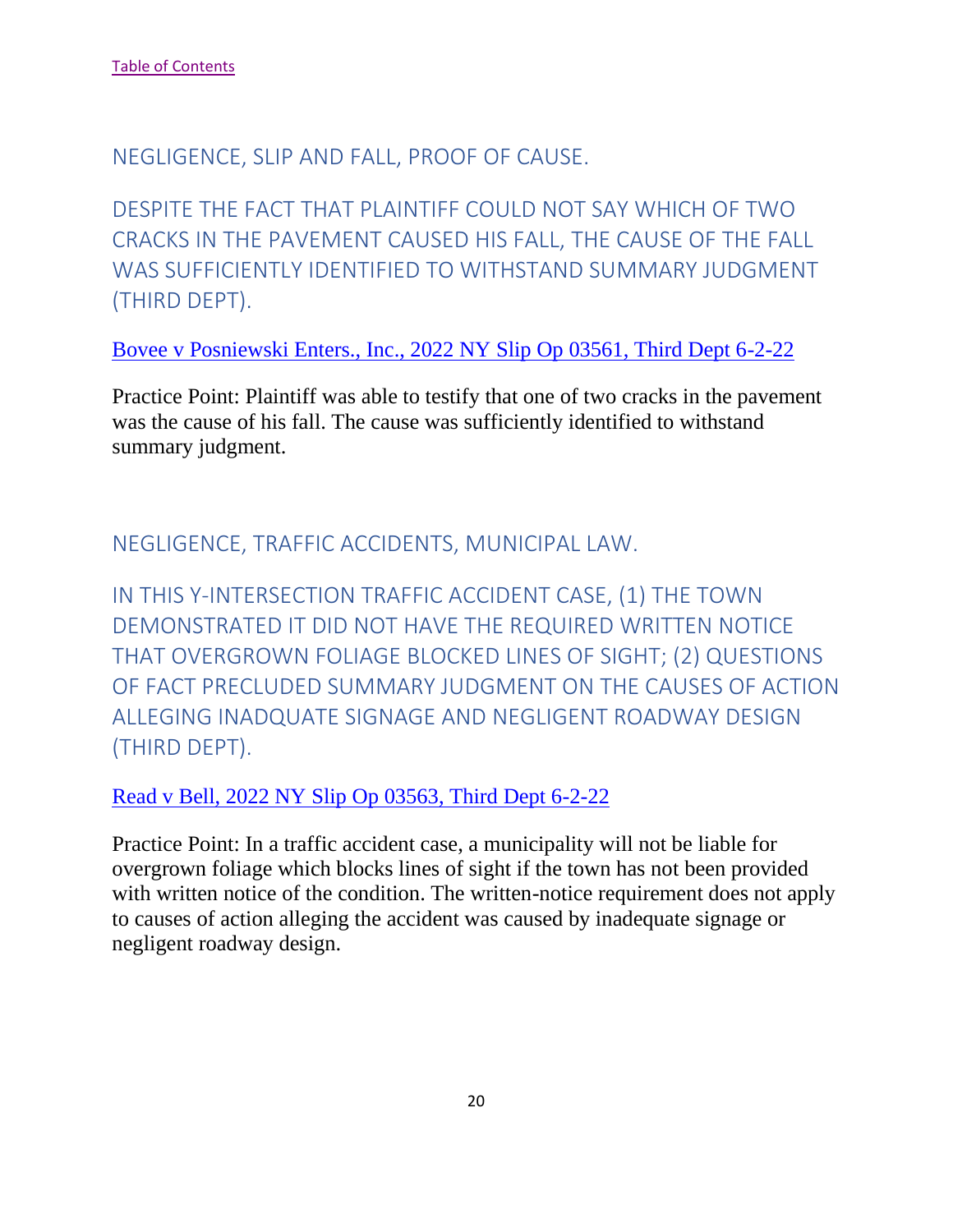<span id="page-21-0"></span>NEGLIGENCE, SLIP AND FALL, EMPLOYMENT LAW, WORKERS' COMPENSATION.

<span id="page-21-1"></span>DEFENDANT PROPERTY OWNER FAILED TO DEMONSTRATE IT WAS THE ALTER EGO OF PLAINTIFF'S EMPLOYER OR THAT PLAINTIFF WAS DEFENDANT'S SPECIAL EMPLOYEE; THEREFORE PLAINTIFF'S PERSONAL INJURY ACTION WAS NOT PRECLUDED BY THE EXCLUSIVE REMEDY ASPECT OF THE WORKERS' COMPENSATION LAW (SECOND DEPT).

#### Mauro v Zorn Realties, Inc., 2022 NY Slip Op 03509, Second Dept 6-1-22

Practice Point: Here the defendant property owner was not able to take advantage of the exclusive-remedy aspect of the Workers' Compensation Law in this personal injury action. Plaintiff's employer was not the alter ego of defendant and plaintiff was not defendant's special employee.

<span id="page-21-2"></span>PRODUCTS LIABILITY, ROUTER, SEVERED THUMB.

<span id="page-21-3"></span>IN THIS PRODUCTS LIABILITY ACTION WHERE A ROUTER SEVERED PLAINTIFF'S THUMB, THE FAILURE-TO-WARN CAUSE OF ACTION BASED ON THE MANUAL SHOULD HAVE BEEN DISMISSED BECAUSE PLANTIFF NEVER READ IT; THE GENERALIZED FAILURE-TO-WARN CAUSE OF ACTION PROPERLY SURVIVED SUMMARY JUDGMENT; DISAGREEING WITH THE SECOND DEPARTMENT, THE DESIGN-DEFECT CAUSE OF ACTION BASED ON THE LACK OF AN INTERLOCK DEVICE PROPERLY SURVIVED SUMMARY JUDGMENT (FIRST DEPT).

#### Vasquez v Ridge Tool Pattern Co., 2022 NY Slip Op 03488, First Dept 5-31-22

Practice Point: In this products liability case where plaintiff lost a thumb using a router, there was a question of fact whether plaintiff was familiar enough with the danger of amputation that the defendant should be relieved of liability for the failure to warn. Here the First Department, disagreeing with the Second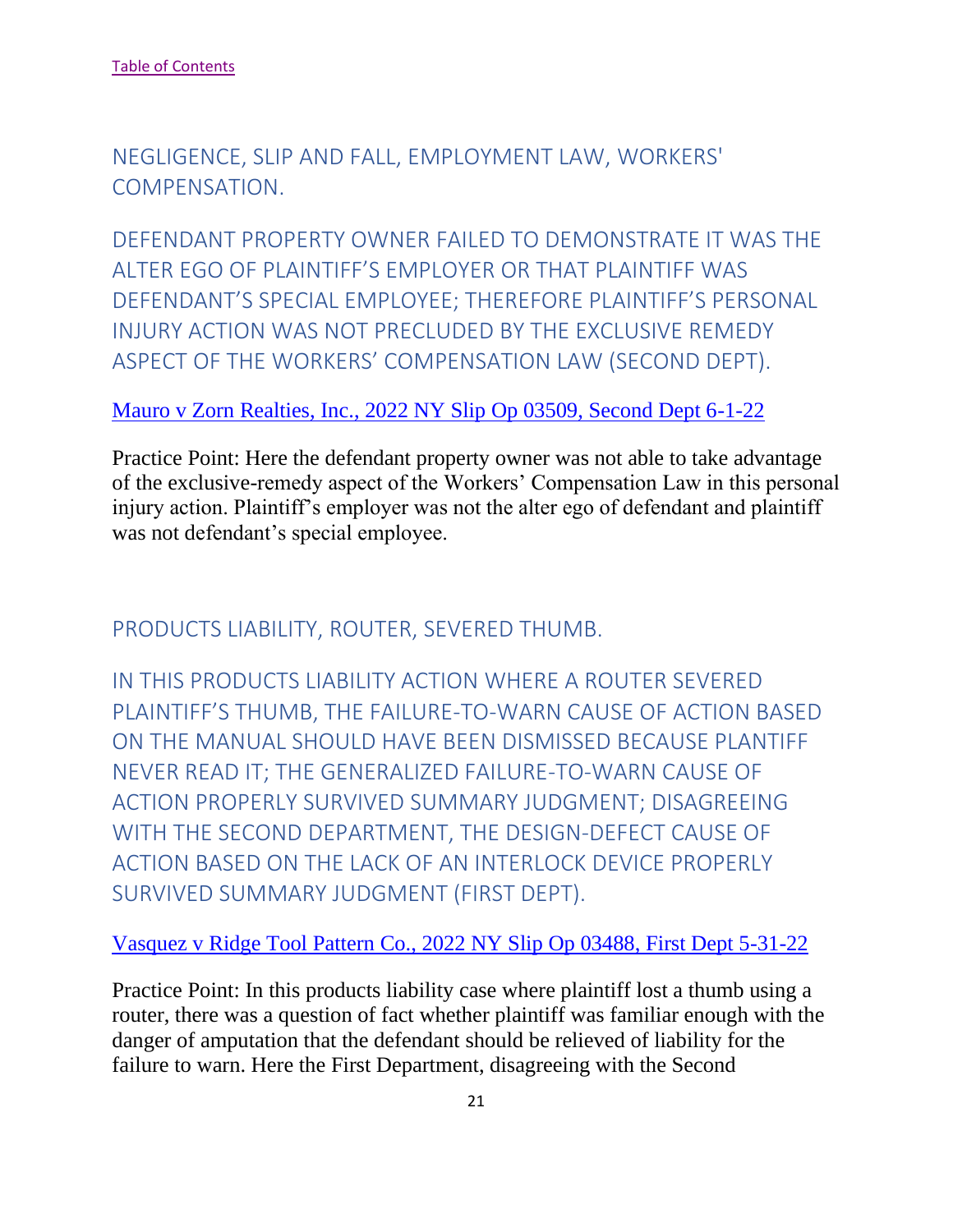Department, determined the absence of an interlock device which would shut the router down raised a question of fact on the design-defect cause of action.

# <span id="page-22-0"></span>SECURITIES, CIVIL PROCEDURE.

# <span id="page-22-1"></span>PLAINTIFFS STATED CAUSES OF ACTION FOR VIOLATIONS OF THE SECURITIES ACT BASED UPON ALLEGEDLY MISLEADING INFORMATION IN THE SECONDARY PUBLIC OFFERING (SPO) (FIRST DEPT).

#### Erie County Empls.' Retirement Sys. v NN, Inc., 2022 NY Slip Op 03473, First Dept 5-31-22

Practice Point: The heightened pleading requirements for fraud (CPLR 3016) do not apply to the causes of action here alleging violations of the Securities Act allegedly misleading information in a secondary public offering (SPO).

<span id="page-22-2"></span>TRUSTS AND ESTATES, FOREIGN WILLS, DOMICILE.

<span id="page-22-3"></span>IF GERMANY WAS DECEDENT'S DOMICILE, NEW YORK MAY RECOGNIZE THE GERMAN HOLOGRAPHIC WILL; MATTER SENT BACK TO SURROGATE'S COURT TO DEVELOP A RECORD ON THE DOMICILE ISSUE (THIRD DEPT).

Matter of Noichl, 2022 NY Slip Op 03558, Third Dept 6-2-22

Practice Point: Determination of a person's domicile is a question of law and fact, depending in part on the person's intent. Here, if Germany was decedent's domicile at the time the holographic German will was executed, or at the time of death, New York may recognize the German holographic will. Matter sent back to develop a factual record on the domicile issue.